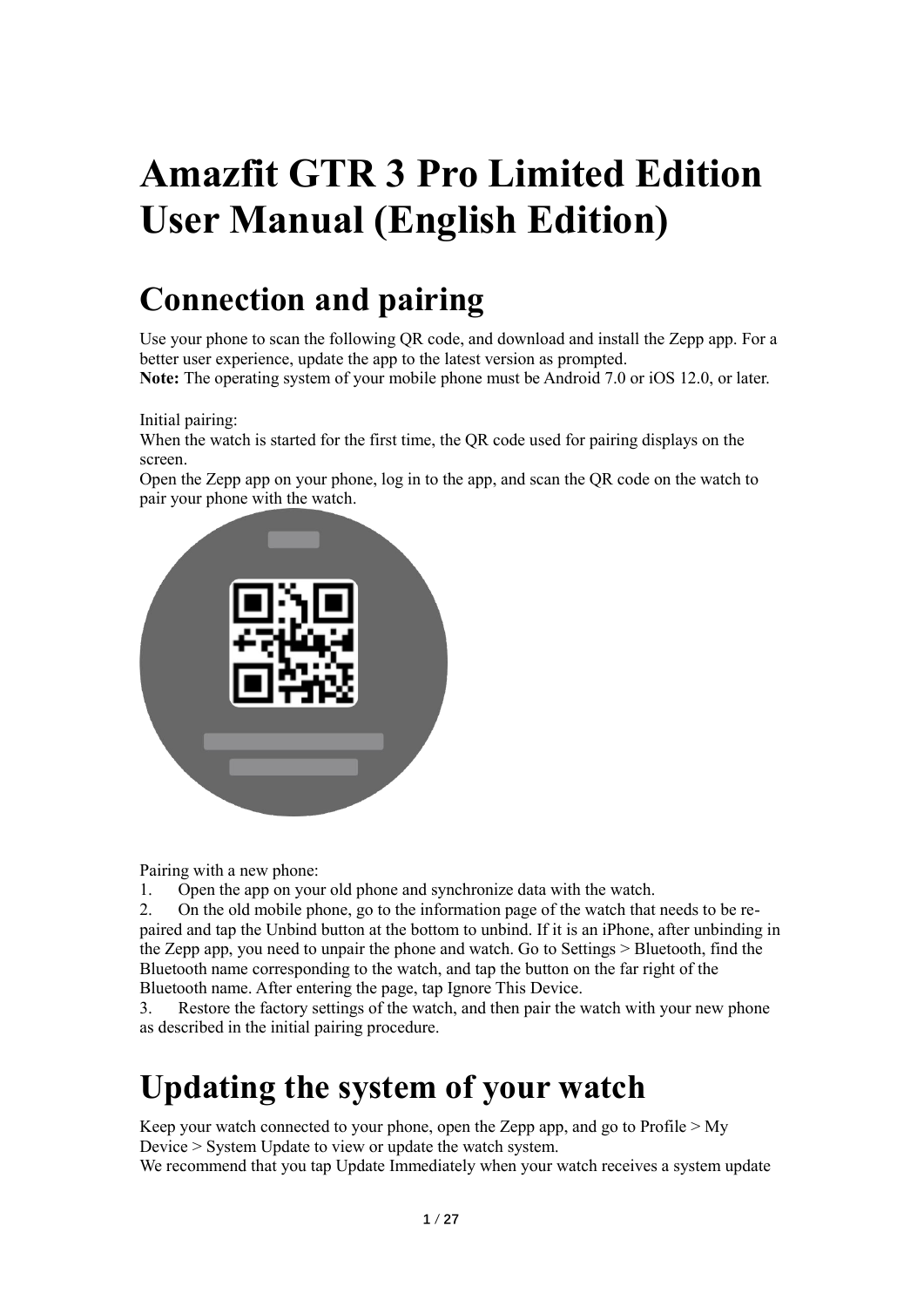## **Basic operations**

### **Commonly used gestures and buttons**

| <b>Operation</b>                                                 | <b>Corresponding result</b>                                                 |
|------------------------------------------------------------------|-----------------------------------------------------------------------------|
| Tap the screen                                                   | Uses a feature, selects the current item, or proceeds with the<br>next step |
| Press and hold the watch<br>face                                 | Activates watch face selection and watch face settings                      |
| Cover the screen                                                 | Turns off the screen                                                        |
| Swipe from left to right                                         | On most sub-level pages, returns to the upper-level page                    |
| Swipe up or down on the<br>screen                                | Scrolls or switches pages                                                   |
| Rotate the digital crown                                         | Scrolls or switches pages                                                   |
| Press and hold the upper<br>button for five seconds or<br>longer | Powers on, accesses the restart page, and performs force<br>restart.        |

### **Control center**

Swipe down on the watch face page to enter the Control Center, where you can access system features of the watch.

Supported features include Flashlight, DND, Theater Mode, Keep Screen On, Calendar, Volume, Battery, Brightness, Find Phone, Bluetooth, Lock, and Settings

### **Find the phone**

1. Keep the watch connected to your phone.

2. On the watch face page, swipe down to go to the control center, and tap Find Phone. Your phone will ring.

3. In the app list, tap More, and then tap Find Phone. Your phone will ring.

### **Find the watch**

Keep the watch connected to your phone, open the Zepp app, go to Profile > My Device, and tap Find Watch. Then, your watch will vibrate and ring.

(The default setting is to vibrate only, and the alert tone needs to be set manually: Go to Watch Settings > Sound and Vibration > Ring for Alert to turn on the switch.)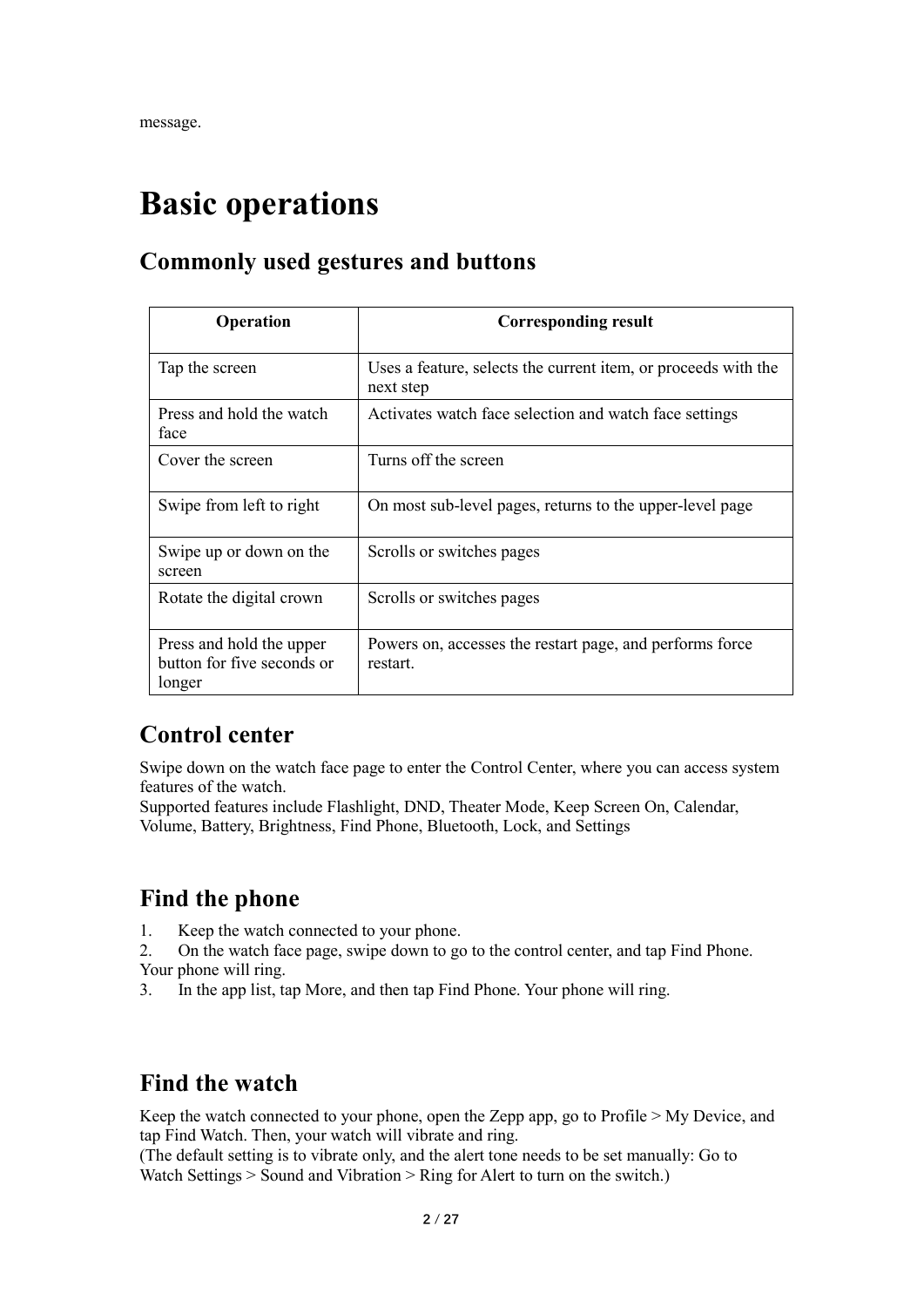## **Watch Faces**

### **Watch face compilations**

Some watch faces support editing compilations. With compilations, you can view steps, calories, weather, and other information, and edit the information as needed. Edit watch face compilations:

1. After waking up the watch, press and hold the watch face to enter the watch face selection page, where you can choose other watch faces or edit the compilation.

2. Swipe left or right on the screen to preview watch faces available. The Edit button will be displayed at the bottom of a watch face that supports compilations. You can tap this button to go to the page for editing the compilations of this watch face.

3. Select the compilation to edit. Tap a compilation, or swipe up or down on the screen to switch between compilations.

4. After editing, press the upper button to complete editing and enable the watch face.

### **Always On Display**

If this feature is enabled, the screen still displays time and some information of the watch face in standby mode, which greatly reduces the battery life.

Set Always On Display:

1. After you wake up your watch, press the upper button to access the app list. Then, go to Settings > Display and Brightness > Always On Display.

2. Select the watch face style and enable status for Always On Display.

### **Add watch faces**

In addition to the built-in watch faces, you can choose online watch faces as desired from the watch face store in the Zepp app and synchronize them to the watch. You can also use a photo you took using your phone or use an image in the album as a custom background watch face. **Add online watch faces:**

1. Keep the watch connected to your phone, open the Zepp app, and go to Profile  $>$  My Device > Amazfit GTR 3 Pro Limited Edition > Watch Face Store.

2. Select one or more watch faces, and then synchronize them to the watch to give yourself multiple options.

#### **Add customized watch faces:**

Keep the watch connected to your phone, open the Zepp app, and go to Profile > Amazfit GTR 3 Pro Limited Edition> Watch Face Store.

### **Change watch faces**

1. After waking up the watch, long press the watch face to enter the watch face selection screen.

2. Swipe left or right on the screen to preview watch faces available on the watch, including built-in watch faces and synchronized online watch faces.

3. Tap the desired watch face to replace the current watch face.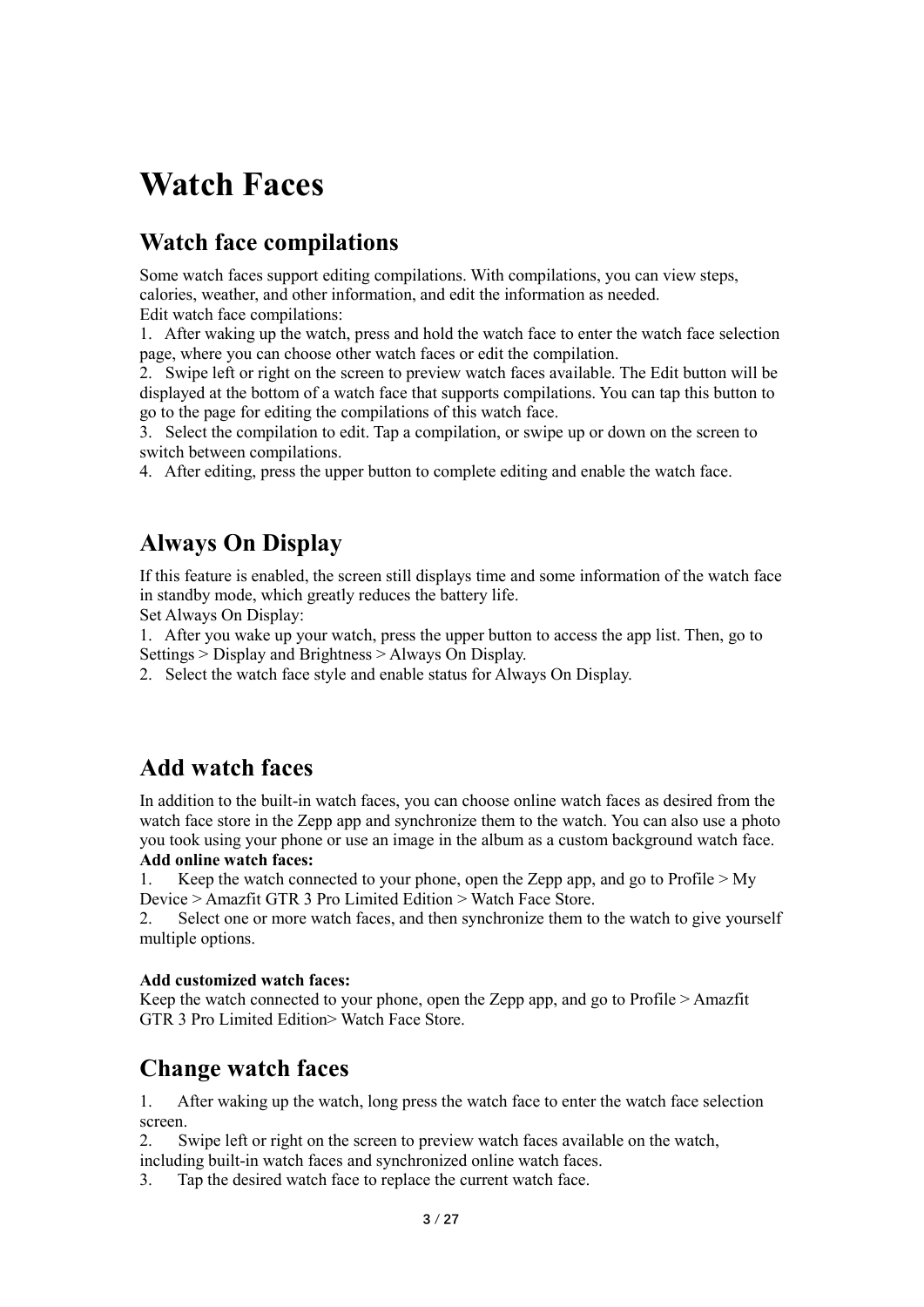### **Delete watch faces**

When the storage space on the watch is almost full, you will need to delete some of the watch faces to make room for new ones (retain at least one watch face).<br>1. After waking up the watch, long press the watch face to enter-

After waking up the watch, long press the watch face to enter the watch face selection screen.

2. Swipe left or right on the screen to preview watch faces available on the watch,

including built-in watch faces, synchronized online watch faces, and customized watch faces. 3. Swipe up on the screen. For watch faces with a delete button, you can tap the button to delete the watch face.

### **State points**

The state point is displayed on the top of the watch face to indicate the functions currently enabled on the watch, such as the Theater Mode turned on in the watch or the Countdown app running in the background.

The supported display states are:

- Low battery
- DND Mode
- Theater Mode
- Stopwatch (tap the state point to go to the app)
- Countdown (tap the state point to go to the app)
- Music playing (tap the state point to go to the app)
- In workouts (tap the state point to go to the app)
- Charging

## **Notifications and calls**

### **App alerts**

Keep the watch connected to your phone to receive the phone app alerts on your watch. On the watch face page, you can swipe up to view the latest 20 alerts in the notification center. **Clearing all notifications:**

There is a Clear button  $\begin{bmatrix} 0 \\ 1 \end{bmatrix}$  at the bottom of the notification list. Tap it to clear all notifications.

Or, after the watch restarts, notifications will be automatically cleared.

#### **Clearing a single notification:**

When a notification is pushed, or after you open a specific notification from the notification list, you can delete the notification by pressing the delete button at the bottom.

#### Setting method:

Keep the watch connected to your phone, open the Zepp app, choose Profile  $>$  My Device >Amazfit GTR 3 Pro Limited Edition>Notification and Reminder>App alerts to enable alerts for apps as needed.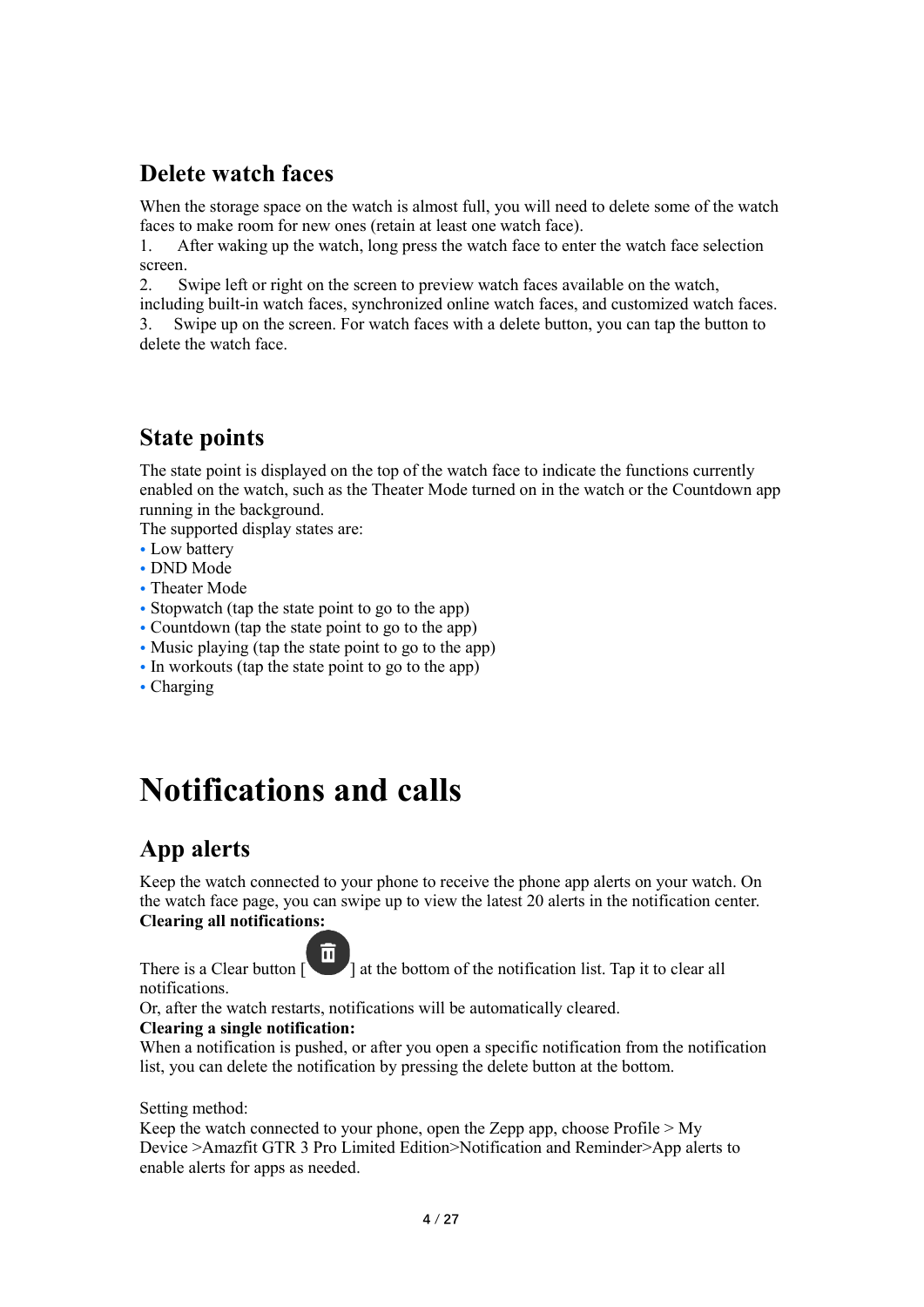Note:

• To enable this feature on an Android phone, you need to add the Zepp app to the allowlist or auto-run list in the phone's background so that the app always runs in the background. If the Zepp app is terminated by the phone's background process, the watch will be disconnected from your phone, and you cannot receive app notifications on the watch.

• For iOS, there are limited apps that can be set in the Notification and Reminder > App alerts just after the watch is activated. As the phone receives the notification messages from more apps, more apps will be displayed in the Notification and Reminder > App alerts of the Zepp app.

### **Bluetooth calling**

Once this feature is enabled, pair the watch with your phone via Bluetooth and maintain the connection to receive calls on the watch.

While the watch and your phone are connected via Bluetooth, you can also use the "Call" app on the watch to make Bluetooth calls.

#### **Bluetooth calling setup methods:**

Method one: Start the Zepp app, and go to Profile > Amazfit GTR 3 Pro Limited Edition > App Settings. On the call page, turn on" Bluetooth calls ", and pair the watch and your phone through Bluetooth as instructed.

Method two: On the watch and your phone, go to Settings > Bluetooth to pair the watch with your phone:

1. On your phone, go to Settings > Bluetooth, and enable the Bluetooth to make the phone discoverable. On the watch, go to App list > Settings > Network & Connections > Bluetooth, and ensure the Bluetooth is enabled.

Find the watch in the search results for available devices on your phone, and tap to pair the devices. Or, find your phone in the Bluetooth search results on the watch, and tap to pair them.

### **Incoming call alert**

To enable this feature, open the Zepp app, and go to Profile > Amazfit GTR 3 Pro Limited Edition > App Settings > Phone>Incoming call. Once the feature is enabled and the watch and phone are connected, the watch will display a prompt when the phone receives a call, and you can ignore, answer or hang up the call on the watch.

## **Shortcuts**

### **Shortcut Cards**

Swipe right on the watch face to go to the Shortcut Cards page, where you can easily use and view various features and information:

You can add frequently used feature cards to this page for more convenient access, such as your latest event, next alarm, or recent BPM data.

You can also open the Zepp app and go to Profile > Amazfit GTR 3 Pro Limited Edition > Shortcut Cards, where you can set shortcut cards to display and their display order.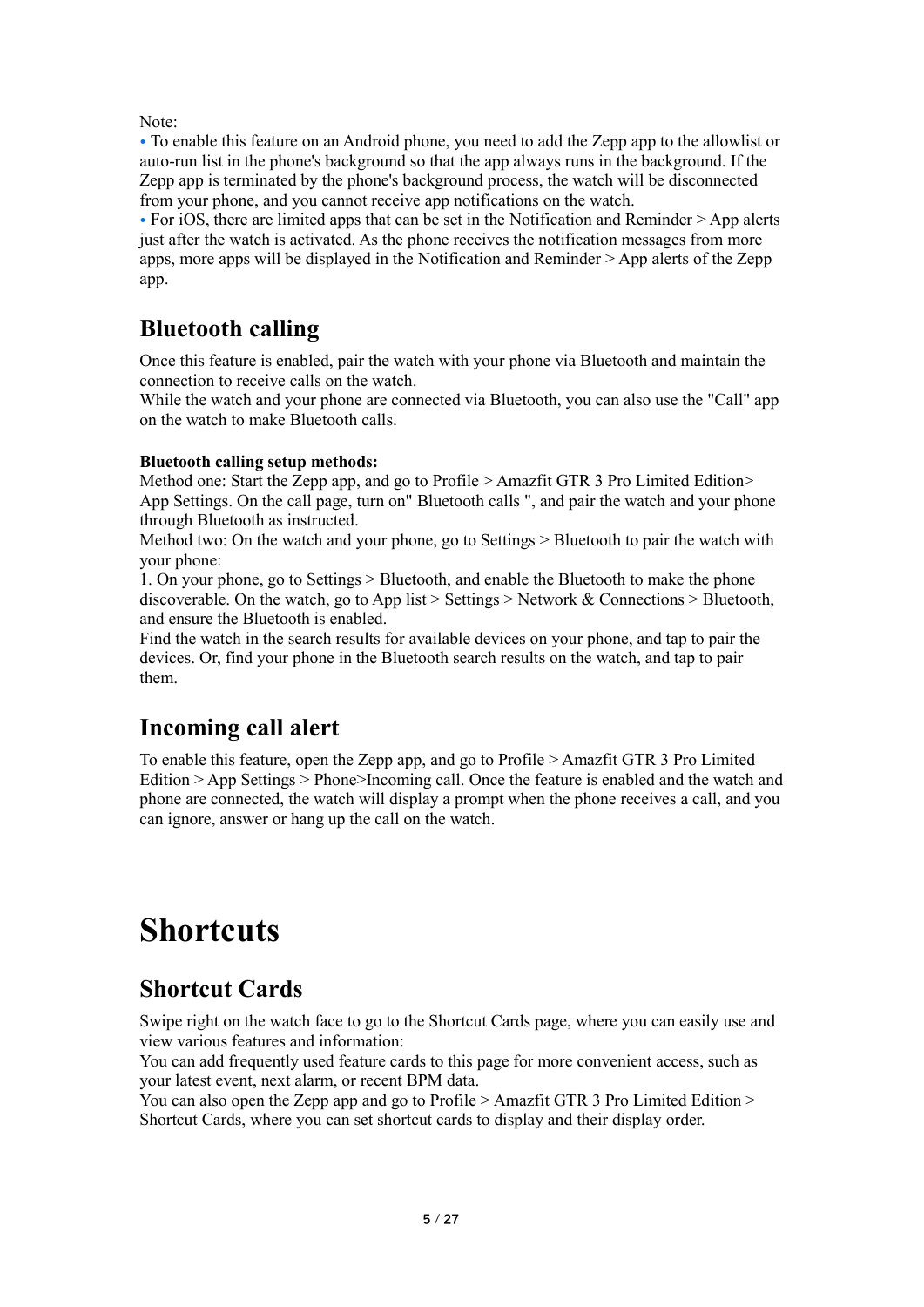### **Quick access apps**

Slide left on the watch face to view quick access apps. Quick access apps allow you to conveniently access watch features. You can add your frequently used apps and features, such as "Workout".

Workout.

Change quick access apps

1. After waking up the watch, press the upper button to open the app list. Go to Settings > Preferences > Widget, and swipe up or down on the screen to view the apps that can be added to Quick Access Apps.

2. When the number of Current apps reaches the upper limit, but you want to add new apps, remove redundant apps first, and then add the ones you need.

### **Press buttons for quick start-up**

You can go to Watch > Settings > Preferences and select the app to be quickly launched, and then you can quickly open the previously set app by operating the corresponding button. Triggering methods:

- Press and hold the upper button

- Press the lower button

## **Workout**

### **Workout modes**

The watch supports over 150 workout modes, including Running&walking, cycling, swimming, outdoor workouts, indoor workouts, dance workouts, combat workouts, ball workouts, water workouts, winter workouts, leisure workouts, board & card games, and other workouts.

You can view all workout modes under More Workouts at the bottom of the workout list. To customize the workout list, tap Edit List at the bottom of the workout list.

### **Workout list**

1. Tap Workouts in the watch App list or press the lower button on the watch face (if quick start-up is set for workouts) to go to the workout list.

- 2. Tap the workout to start in the workout list.
- 3. Select More Workouts to view all workout modes and start a workout.

4. Tap to edit the workout list, where you can add, delete, and sort workouts.

### **Select workout**

In the workout list, swipe up or down on the screen or rotate the digital crown to select the workout to start.

### **Start a workout**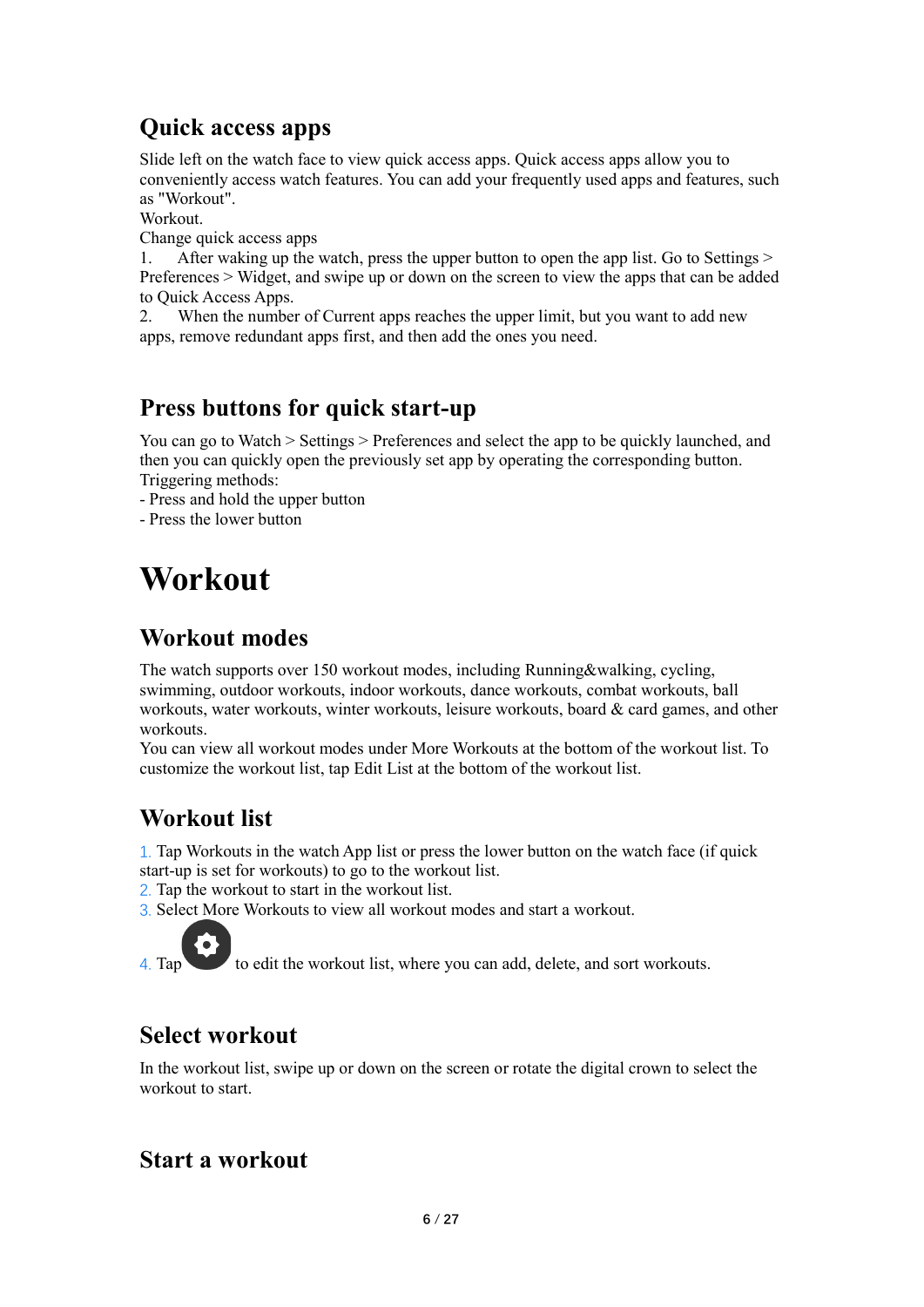After entering the workout preparation page, for workouts that require GPS, the watch will automatically search for a GPS signal. The red status bar indicates that the watch is searching for a signal, and the green status bar indicates that signal is found. We recommend that you tap the workout icon to enter the exercise after a successful GPS positioning , which can improve the accuracy of workout data calculation.



### **Workout operations**

### **Turn pages during a workout**

During a workout, you can either swipe up or down on the screen or rotate the digital crown to turn pages. Swipe left or right to turn pages left and right. On the left side of the workout data page, you can pause or end the workout. On the right side of the workout data page, you can control music playback on the watch app or the mobile phone.

After auto screen lock is enabled, the screen will turn off during workouts/in AOD

mode/when the screen times out, and the status bar will display the icon. When this happens, you will not be able to operate the touch screen. You must press the button to unlock the touch screen before you perform any operation, or you can directly press the button to perform workout operations.

For swimming, the touch screen will be continuously disabled during the workout, and can only be used after you pause or finish the workout by pressing the button.

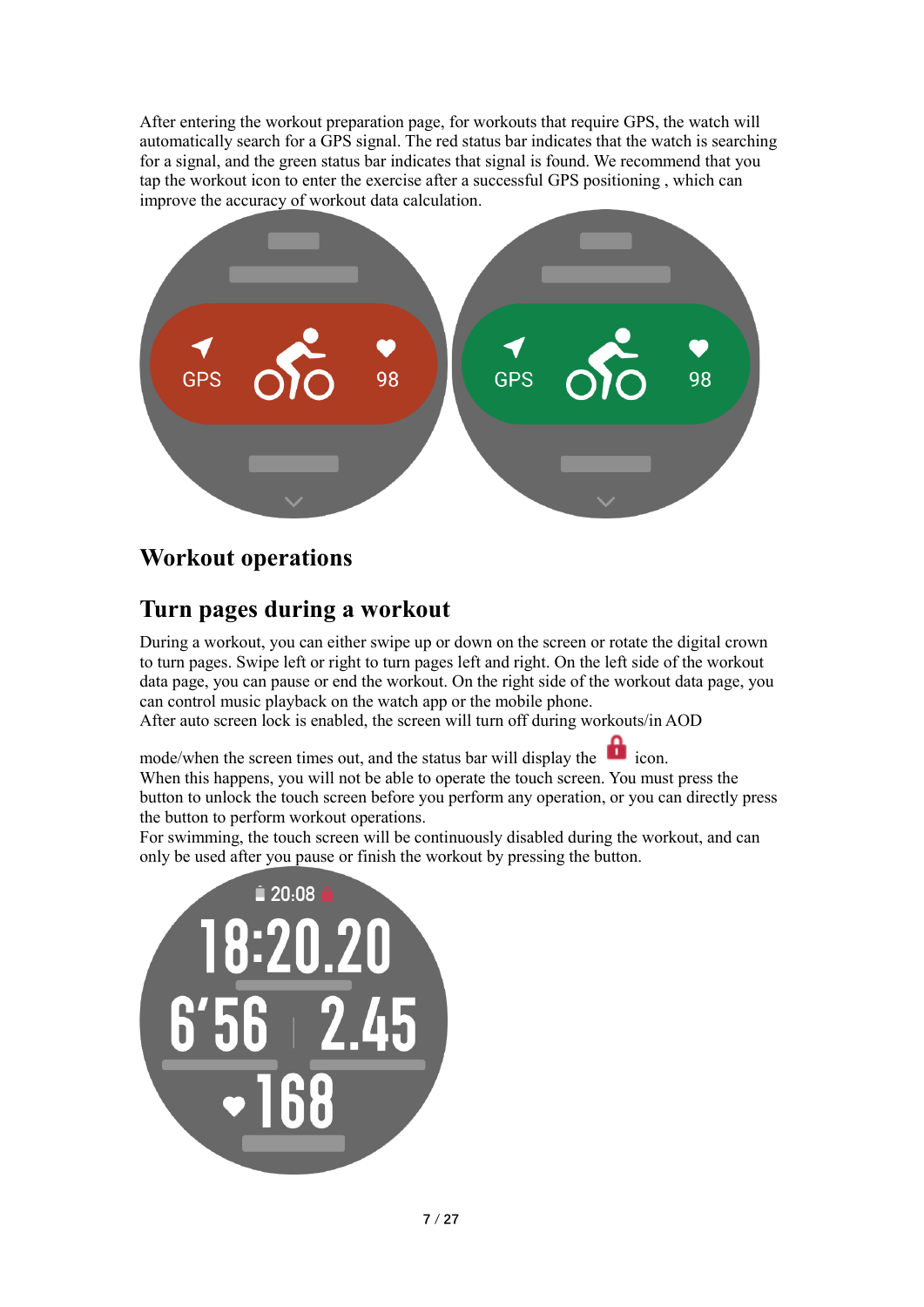Button definitions during workouts:

- 1. When the screen is locked, press the button to unlock.
- 2. When the screen is unlocked, press the upper button to pause/continue the workout.
- 3. When the screen is unlocked, press the lower button to start a new lap/set.

### **Workout operations page**

1. Pause/resume Tap to enter the workout pause/resume page. 2. End Tap to end the current workout and save the data. 3. Workout Assistant Tap to modify some of the workout assistant settings (can be modified on the page when pause the workout ). 4. Resume later Press to save the current workout and return to the watch face. Enter the workout app again to return to the workout pause page. 5. More Press to modify some of the settings. 6. Auto screen lock After auto screen lock is turned on, the screen will lock after being active for the Screen-on

Duration during a workout. Touchscreen interaction is deactivated, but you can tap the button to unlock it (during a swimming workout, the screen is locked throughout the workout and can only be unlocked after the workout is paused).

### **Workout settings**

On the workout preparation page, you can swipe up to go to the workout settings page to set the current workout mode. The related parameters vary depending on the workout mode.

### **Workout Assistant**

The workout assistant provides auxiliary tools for your workout, including the workout goals, workout reminders, auto laps, auto pause, cadence assistant, and virtual pacer. Auxiliary features provided by the workout assistant vary depending on workouts.

### **Workout Goal**

You can set workout goals, such as the duration, distance, calories, and effect in Workout Goal. The watch displays the current goal progress in real time during workouts. A message displays upon you achieve the preset workout goal. Workout goals vary depending on workouts.

### **Workout Alerts**

In this setting, you can set various reminders according to your needs, such as Distance Reminder, Heart Rate Reminder, etc. Workout alerts vary according to the workout.

#### 1. **Distance reminder**

The watch vibrates and displays the duration that you use for each full kilometer/mile during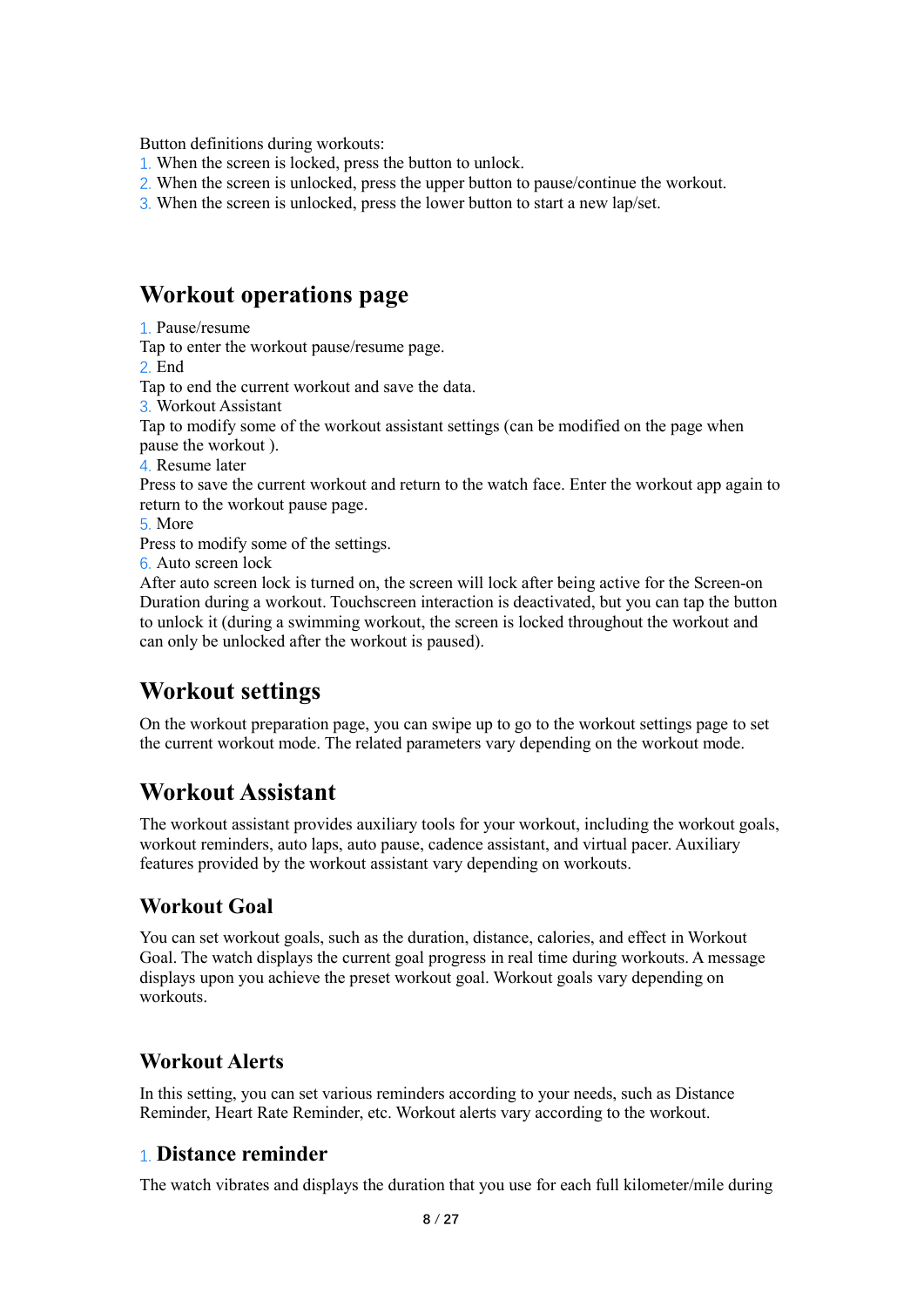the workout.

Go to Workout Mode > Workout Assistant > Workout Alerts > Distance, set a target distance, and enable this feature.

#### 2. **Safe Heart Rate Reminder**

During a workout, if the watch detects that your heart rate exceeds the safe heart rate value you have set, it will vibrate and display a message on the screen. In this case, you need to slow down or stop.

Go to Workout Mode > Workout Assistant > Workout Alerts > Safe Heart Rate, set a safe heart rate value, and enable the feature.

#### 3. **Heart rate range alert**

During a workout, if the watch detects that your heart rate does not fall within the configured heart rate zone, it will vibrate and display a message on the screen. In this case, you need to speed up or slow down to ensure that your heart rate is within the configured range. To set the feature, go to Workout Mode > Workout Assistant > Workout Alerts > Heart Rate Zone, set a heart rate zone, and enable this feature.

#### 4. **Pace alert**

You can set a maximum/minimum pace value. If your pace exceeds the preset value, the watch will vibrate and display a message.

Go to Workout Mode > Workout Assistant > Workout Alerts > Pace, set a pace, and enable or disable this feature.

Additionally, the watch also supports alerts for the following: high speed, trips, speed, stroke frequency, cadence, time, calorie, drinking, energy intake, and return.

### **Cadence Assistant**

You can set the cadence per minute and the reminder frequency. During a workout, the watch can sound or vibrateaccording to the set cadence, so that you can control your cadence. Go to Workout Mode > Workout Assistant > Cadence Assistant, set the cadence per minute and the reminder frequency, and enable this feature.

### **Virtual pacer**

After you set a pace value of the virtual pacer, the current pace, the distance leading/lagging the virtual pacer, and your position in relation to the virtual pacer can be displayed during workouts.

Go to Outdoor Running/Treadmill > Workout Assistant > Virtual Pacer, set the pace of the virtual pacer, and enable this feature.

### **Blood oxygen**

When this feature is enabled, you can measure your real-time blood oxygen during workouts. The measurement result will be saved in the workout history. Go to Climbing/Hiking > Workout Assistant > Blood Oxygen, and enable this feature.

### **Auto lap**

This feature is available for some workouts. You can set the auto lap distance in the workout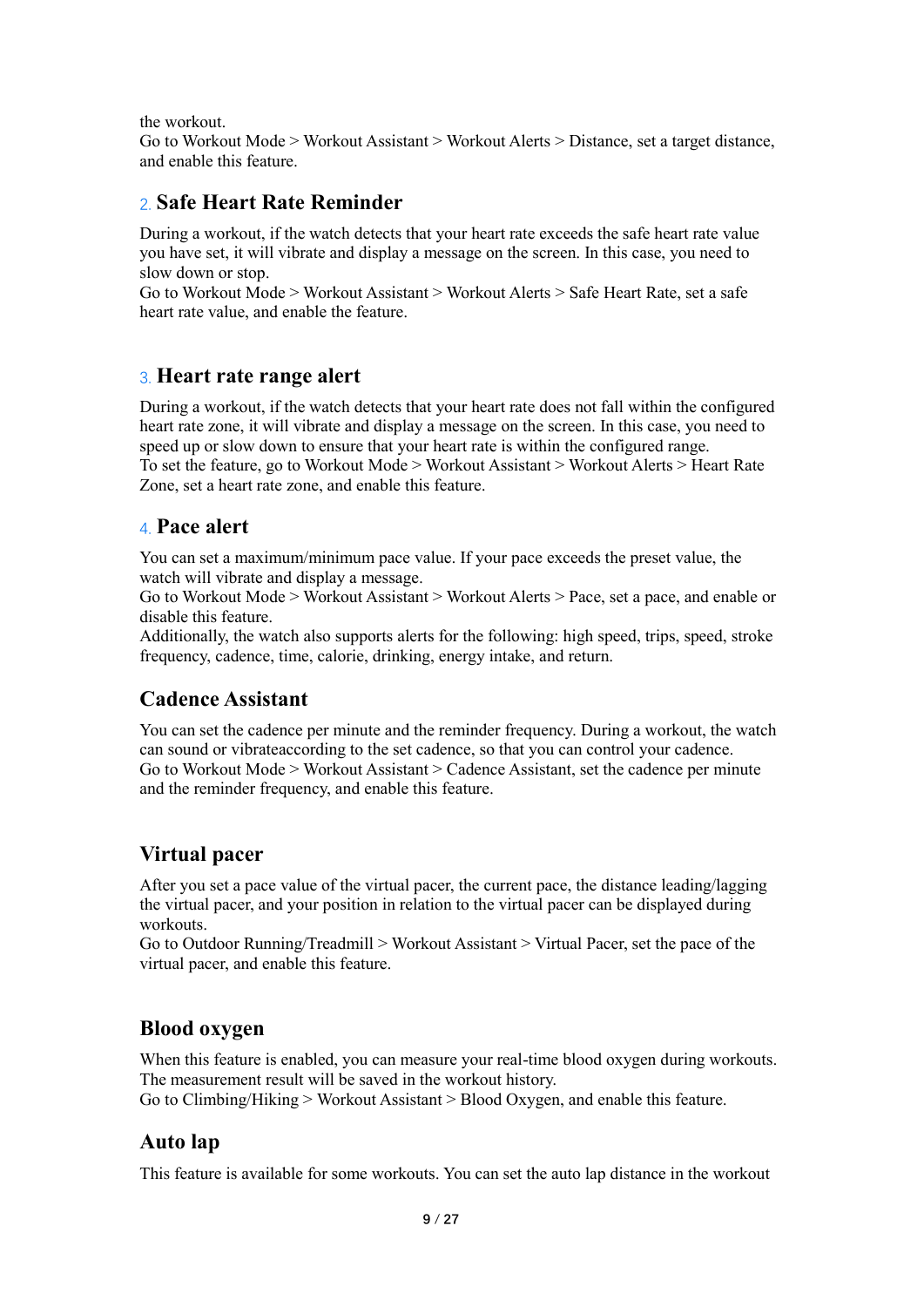settings, and the watch will start an auto lap and remind you each time you reach the set distance during a workout. Also, when the screen is on and unlocked during a workout, you can press the lower button of the watch to manually start a lap.

The watch also records the workout details of each lap for both manual lap and auto lap. After the workout ends, you can view details of different laps.

Go to Workout Mode > Workout Assistant > Auto Lap, and set the auto lap distance. Manual laps do not require any setting.

#### **Auto Pause**

Enable or disable Auto pause. After the feature is enabled, the workout will be automatically paused when the workout speed is too low. When the speed increases to a certain threshold, the workout can be resumed. You can also resume the working during the pause. The auto pause threshold can be customized for some workouts.

### **More**

### **Edit data items**

You can edit data items during workouts, including editting the workout data and charts, deleting, adding or sorting data pages.

Optional values of the data page format include 1, 2, 3, 4, 5 or 6 data items per page.



More than 150 workout data items are supported (specific supported data items vary by workouts).

More than 8 types of real-time charts are supported, including pace, elevation, and more. Up to 10 pages of data/workout charts can be added.

### **3D data mode**

You can enable or disable the feature for some workouts in workout settings. If the feature is enabled, the watch calculates distance using 3D data, as shown in the preceding figure. As shown in the picture, after 3D distance is enabled, the slope distance of the route will be calculated, the altitude and slope changes will be considered, and the calculated distance will match the actual distance of the route. If 3D distance is not enabled, the projected distance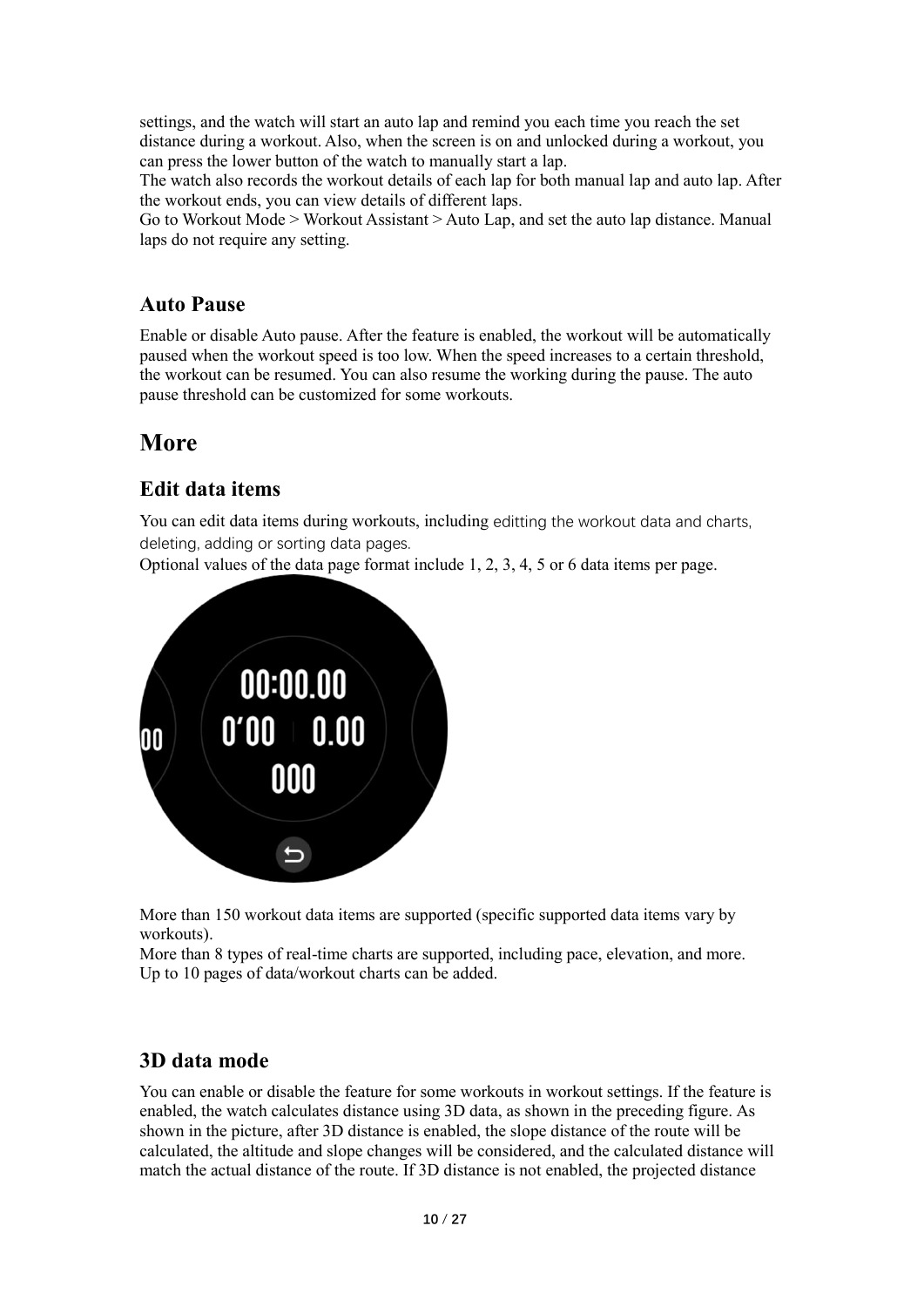will be calculated based on the route traversed, namely the 2D distance shown in the picture.



#### **Wrist side**

For some workouts, for example, rowing machine, workout data is more accurate when you wear the watch on the preset side.

#### **Swimming pool length**

Refers to the length of lanes in your swimming pool. The watch calculates swimming data based on the lane length you set.

Set the corresponding lane length for each pool so that the watch can accurately evaluate your swimming data.

#### **Recalibrate**

In the treadmill workout mode, if the distance recorded by the watch and the actual distance are still significantly different after multiple calibrations, try recalibrating the treadmill recording algorithm to record treadmill data more accurately.

### **Special workout modes - swimming**

#### **Workout terms**

Trip: Refers to the lane length in pool swimming mode. Stroke: Refers to a complete stroke motion while you are wearing the watch. Stroke rate: Refers to the number of strokes per minute. DPS: Refers to the distance of a complete stroke. SWOLF: It is an important indicator of swimming scores, which comprehensively evaluates your swimming speed. SWOLF in pool swimming mode = Duration of a single lap (in seconds) + Number of strokes in a single lap. In open-water swimming mode, SWOLF is calculated using a lap distance of 100 meters. A smaller SWOLF score indicates higher swimming efficiency.

### **Stroke Recognition**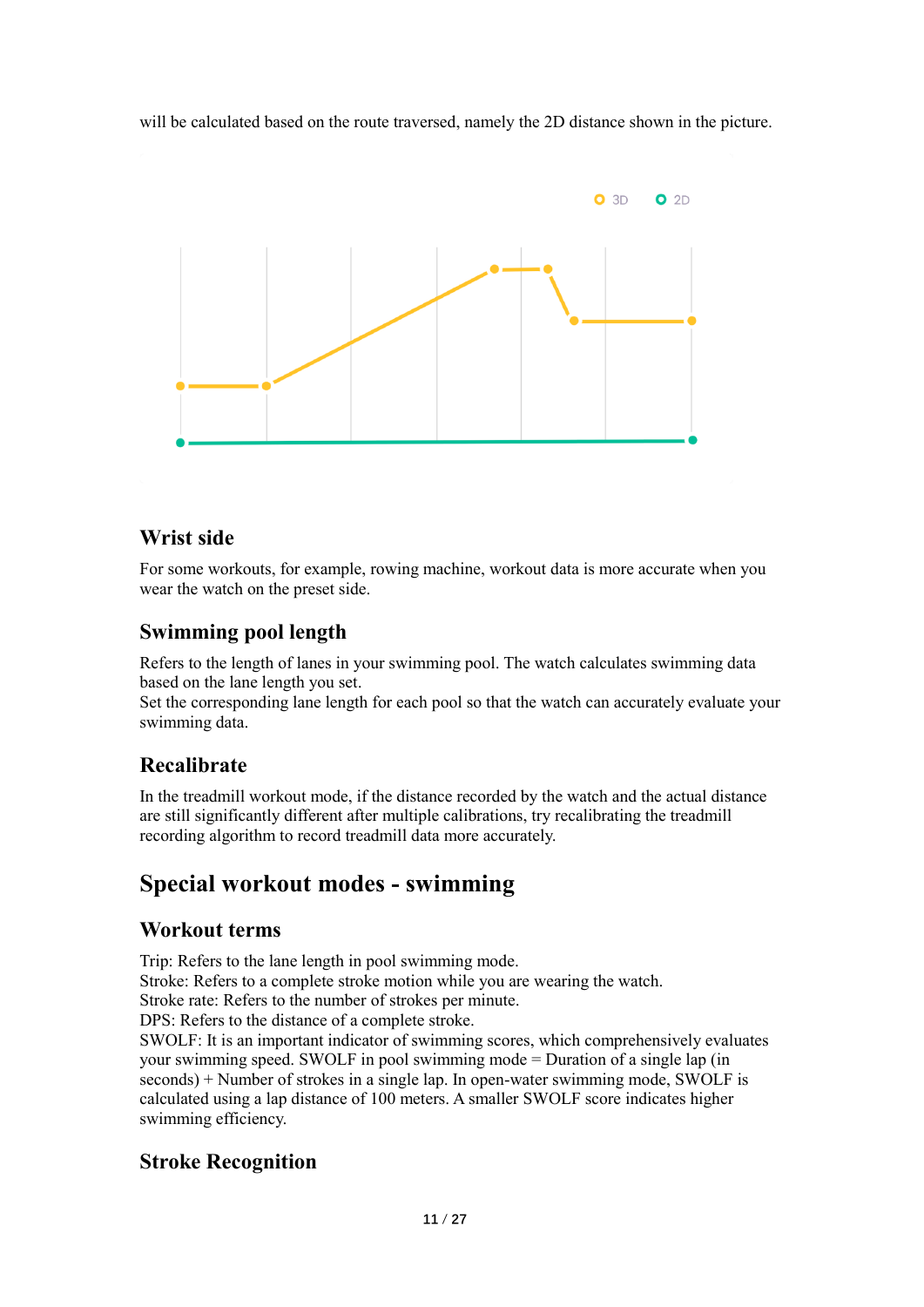The watch recognizes strokes in swimming modes and displays the main stroke you use.

| Stroke Type         | Definition                                                                              |
|---------------------|-----------------------------------------------------------------------------------------|
| Freestyle           | Freestyle stroke                                                                        |
| <b>Breaststroke</b> | <b>Breaststroke</b>                                                                     |
| Backstroke          | <b>Backstroke</b>                                                                       |
| Butterfly           | Butterfly                                                                               |
| Medley              | More than one stroke is used when swimming, with each stroke in<br>a similar proportion |

### **Touch Screen During Swimming**

To protect the touch screen from unintentional touches and water interference, the watch automatically disables the touch screen feature after you start swimming. In this case, you can control the workout with the watch buttons. After the workout ends or is paused, the watch will update and re-enable the touch screen feature.

### **Workout GPS positioning**

If you select Outdoor workouts, wait until GPS positioning is successful on the Workout preparation screen. Then, tap green status bar to begin the workout. This allows the watch to record complete workout data and prevents data inaccuracy due to workout tracking loss. Positioning guide:

If you receive a prompt to update the AGPS after selecting a workout, start the Zepp app on your phone and connect it with the watch to update AGPS. Then, select a workout again. This operation reduces the time spent searching for a signal and avoids search failure.

If, during the positioning process, the GPS signal icon continues to flicker, an open area can offer you faster positioning for a better GPS signal, as nearby buildings may block and weaken the signal, extending the positioning time and even causing positioning failure.

After successful positioning, the red status bar will turn to green color. The GPS signal shows the current GPS signal strength.

AGPS is a kind of GPS satellite orbit information which helps the watch accelerate the GPS positioning process.

### **Automatic workout identification**

Workout types that can be identified include walking, indoor walking, outdoor running, treadmill, outdoor cycling, pool swimming, elliptical trainer, and rowing machine. Automatic workout identification is a process where the watch automatically determines the workout type and records a single workout after related workout characteristics are compiled with and your workout continues for a period.

You can set this in Settings > Workouts > Workout Detection.

Type: After you select a workout type, the automatic identification feature is enabled for the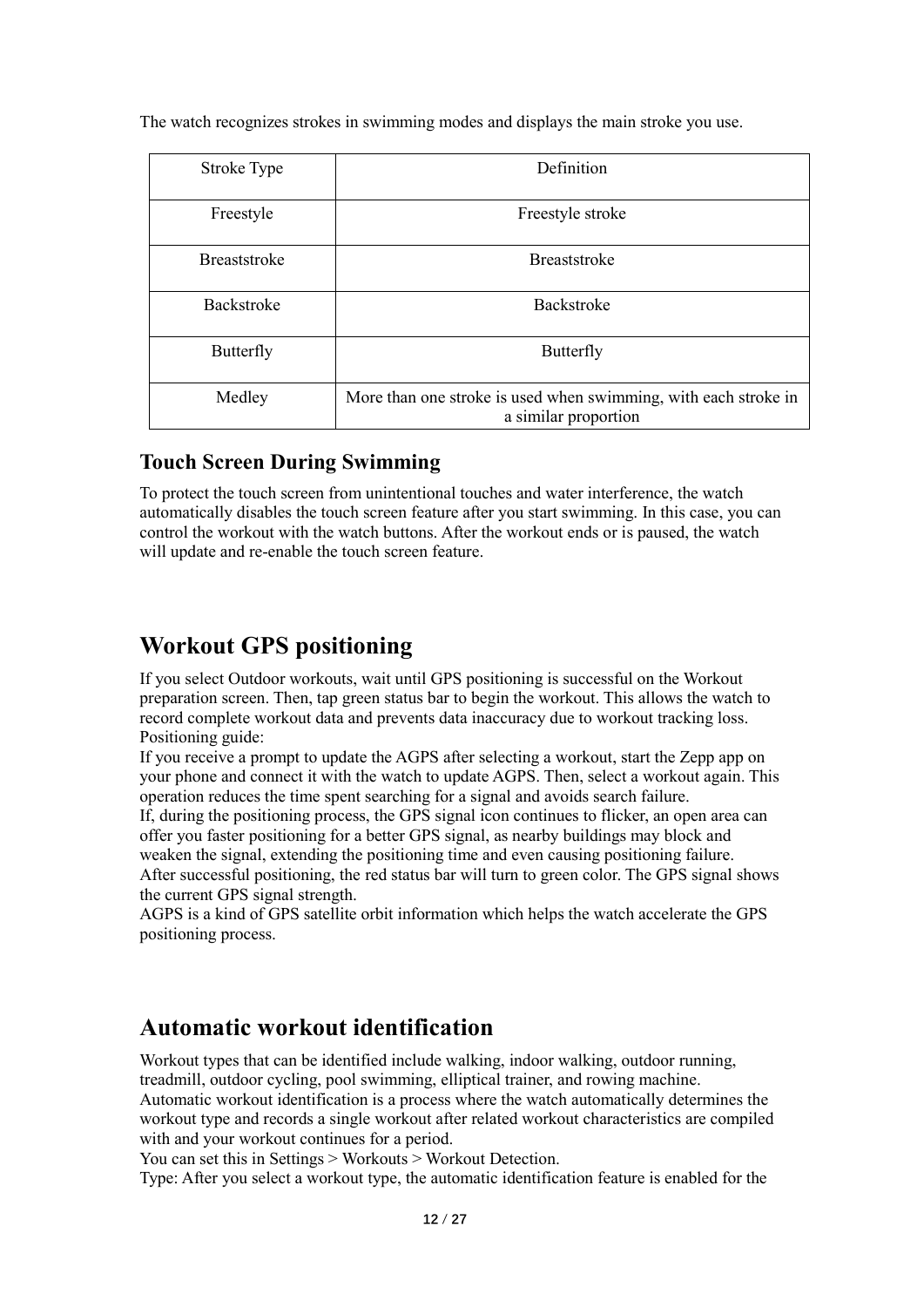workout.

Reminder: When the feature is enabled, a pop-up dialog box is displayed when a workout is identified or ends. When the feature is disabled, data is recorded silently upon workout identification and a dynamic icon is displayed on the watch face screen.

Sensitivity: Higher sensitivity indicates a shorter identification time. Identification time is prolonged if the sensitivity is low. Set as required.

\* Continuous workout status monitoring will greatly reduce the battery life. When no workout is selected, the Workout Detection feature is not enabled. If the watch detects an ongoing workout, some data cannot be synchronized with the app.

### **Workout history**

When a workout ends, the workout record will automatically be saved to the Workout History app. If you end the workout when the workout time is too short, the watch will ask you whether to save it. Due to the limited storage space, it is recommended that you synchronize the workout data to the app soon after completing a workout; otherwise, the workout data may be overwritten.

### **Workout history on the watch**

Workout history includes the workout data, workout trace (for workouts which support GPS), lap/set data, workout goal completion, and other information.

When a workout ends, the screen will immediately jump to the workout history details page, or you can view recent workout history details in the Activities app. The watch can save up to 100 recent workout records.

#### Personal Best

The best records from certain types of workouts will be saved, including longest distance, longest workout time, and so on.

### **Workout history on the app**

Workout history on the app shows a wider range of workout data. Dynamic route and sharing features are also supported.

Path in the app: App  $> \Box$  in the upper right corner of the home page  $>$  Activities.

### **Physical indicators for workouts**

The watch provides a variety of physical indicators for workouts. You can use evaluation scores as a reference for your workouts. These indicators can be viewed in workout records or the Workout status app, including current training load, total recovery time, VO2max, and training effect.

You can find a detailed explanation of current training load, total recovery time, and VO2max in the Workout Status app.

### **TE**

Training Effect (TE) is an indicator for measuring the effect of a workout on improving the aerobic capacity. When you work out while wearing the watch, the TE score starting from 0.0 increases as the workout progresses. The TE score ranges from 0.0 to 5.0, and different score ranges indicate different effects. A higher TE score indicates a greater workout intensity. It signifies a higher body load, but a better TE. However, you should consider whether your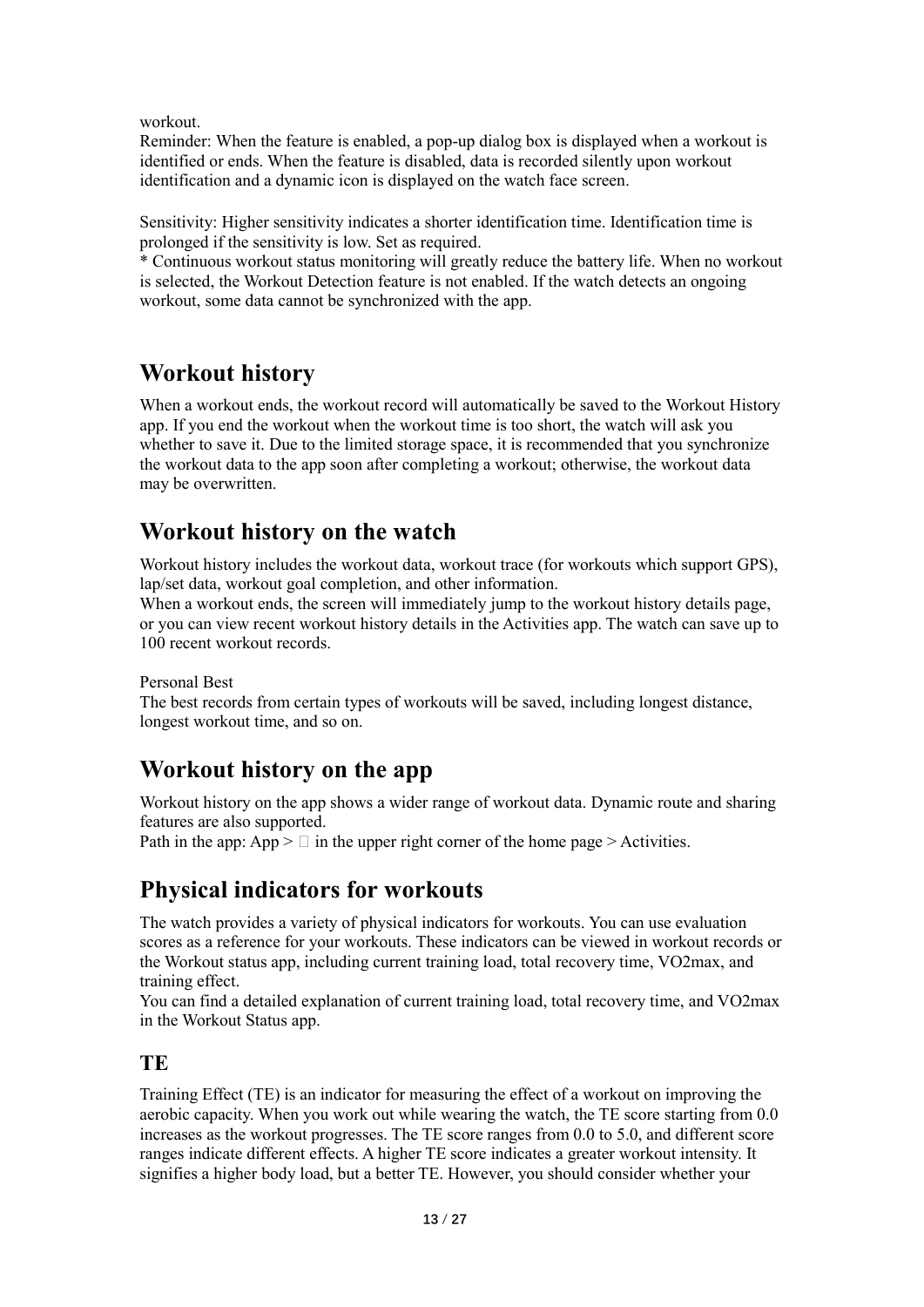body load is too high when the TE score reaches 5.0.

| Aerobic TE Score | Effect on Improving Aerobic Capacity                                                      |
|------------------|-------------------------------------------------------------------------------------------|
| $0.0 - 0.9$      | This workout has no effect on improving aerobic capacity.                                 |
| $1.0 - 1.9$      | This workout helps improve endurance and is ideal for post-<br>workout recovery training. |
| $2.0 - 2.9$      | This workout helps maintain aerobic capacity.                                             |
| $3.0 - 3.9$      | This workout significantly helps improve aerobic capacity.                                |
| $4.0 - 4.9$      | This workout remarkably improves heart-lung ability and<br>aerobic capacity.              |
| 5.0              | Post-workout recovery is required for non-athlete users.                                  |

| Anaerobic TE Score | Effect on Improving Anaerobic Capacity                                    |
|--------------------|---------------------------------------------------------------------------|
| $0.0 - 0.9$        | This workout has no effect on improving anaerobic capacity.               |
| $1.0 - 1.9$        | This workout has a slight effect on improving anaerobic<br>capacity.      |
| $2.0 - 2.9$        | This workout helps maintain anaerobic capacity.                           |
| $3.0 - 3.9$        | This workout significantly helps improve anaerobic capacity.              |
| $4.0 - 4.9$        | This workout has a significant effect on improving anaerobic<br>capacity. |
| 5.0                | Post-workout recovery is required for non-athlete users.                  |

The TE score is evaluated based on your profile, as well as your heart rate and speed during your workout. A low TE score does not indicate a problem during your workout, but instead signifies that the workout is too easy and has no significant effect on improving aerobic capacity (for example, a low TE score for 1-hour of jogging).

How is it obtained?

Once a workout for which heart rate data is monitored ends, the watch displays the TE score of the workout and provides related comments or suggestions. You can also review the TE score of each workout record in the future.

### **Workout status**

Workout status includes current training load, total recovery time, and VO2max. These indicators are determined based on your profile and other data such as heart rate. As the watch continues to understand and analyze your body and workout data, the accuracy of evaluation scores gradually improves.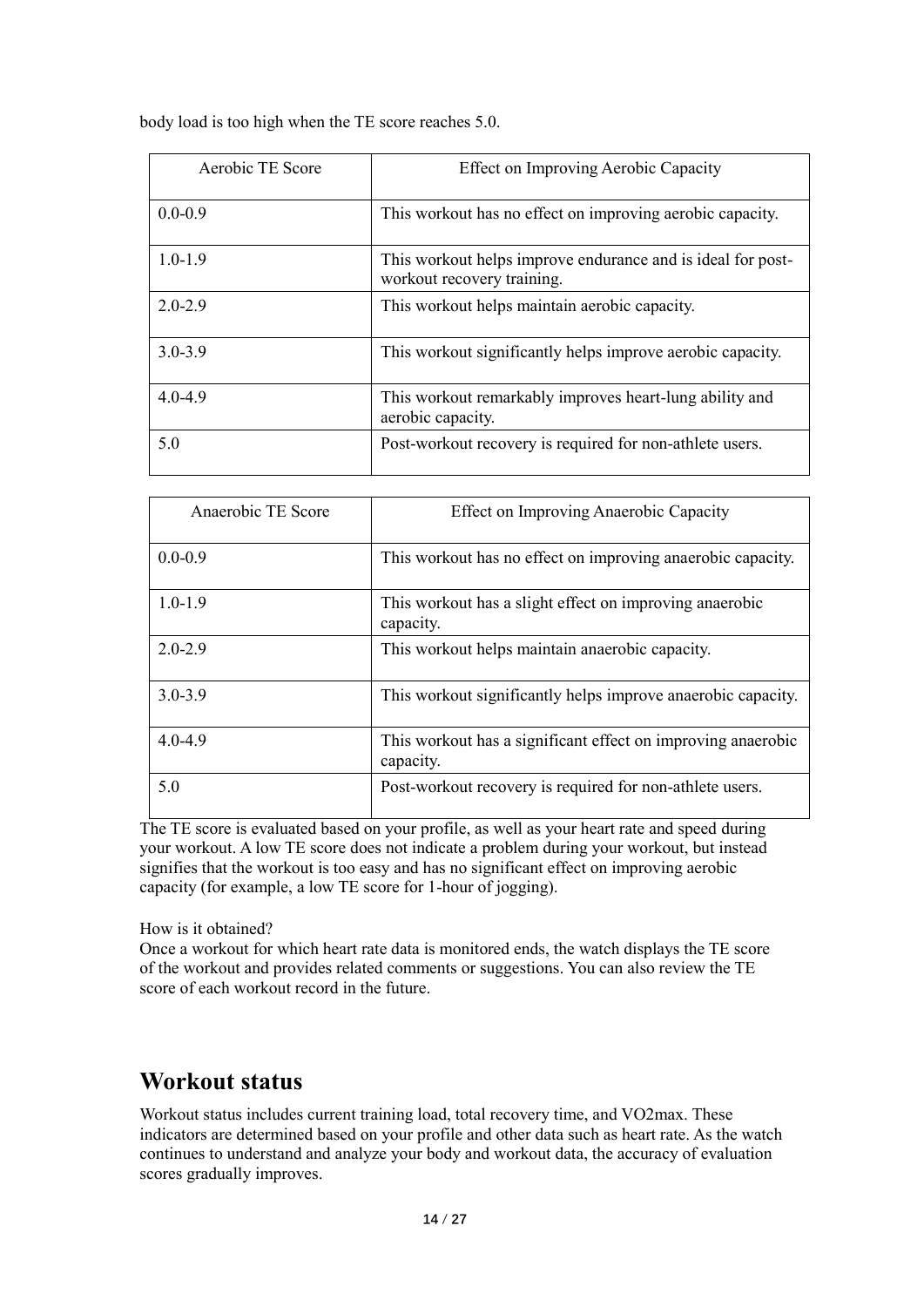### **Maximum Oxygen Uptake (VO₂ Max)**

VO2max indicates the amount of oxygen consumed by the body during maximum-intensity workouts, which is an important indicator of the body's aerobic capacity. As one of the most important reference indicator for endurance athletes, high-level VO2max is the prerequisite for high-level aerobic capacity.

VO2max is a relatively personal indicator, which has different reference standards for users with different genders and in different age groups. The watch evaluates your athletic capacity based on your profile and the heart rate and speed during your workouts. Also, VO2max changes with your athletic capacity. However, everyone has a VO2max value, which varies by individual body conditions.

VO₂ Max values map to seven athletic ability levels: Novice, Elementary, Ordinary, Medium, Good, Excellent, and Superior.

How is it obtained?

1. Correctly enter your profile in the app.

2. Run outdoors for at least 10 minutes when wearing the watch and ensure that your heart rate reaches 75% of the maximum heart rate.

#### How can I view it?

You can view the current VO2max in the watch's workout status app. You can also view the VO<sub>2</sub> Max history and variation trends in the app.

### **Training Load**

The training load score is calculated based on excess post-exercise oxygen consumption (EPOC). A higher score indicates a longer workout time and a greater workout intensity. The training load score is calculated as your total training load over the past 7 days, which represents the burden brought to your body from the recent workouts.

There are three training load ranges: low, moderate, and high.

If the training load is low, it will not help much to improve your athletic ability. However, if the training load is relatively high or too high, you may feel too tired, meaning it is not conducive to effectively improving your ability and may also cause injury risks. If you want to continuously improve your athletic ability within a tolerance range, it is recommended that you keep the training load score within the moderate range.

The moderate range of the training load score depends on your recent and long-term workout data, and will become increasingly accurate as you use it.

#### **How to obtain training load:**

After the workout mode is enabled on the device, you can obtain the training load of the current workout once you reach the minimum training load level. The training load over the past 7 days can be viewed in the workout status application of the watch.

#### **How to view the training load:**

The training load can be viewed in the workout status application of the watch. You can view your historical training load and change trends in the app.

### **Total recovery time**

Total recovery time is the recommended time for the complete recovery of the body. After each workout, recovery suggestions will be offered based on the heart rate of the latest workout to help you better recover and reasonably arrange your workout to avoid injury.

| Full Recovery Period | <b>Workout Suggestions</b> |
|----------------------|----------------------------|
|                      |                            |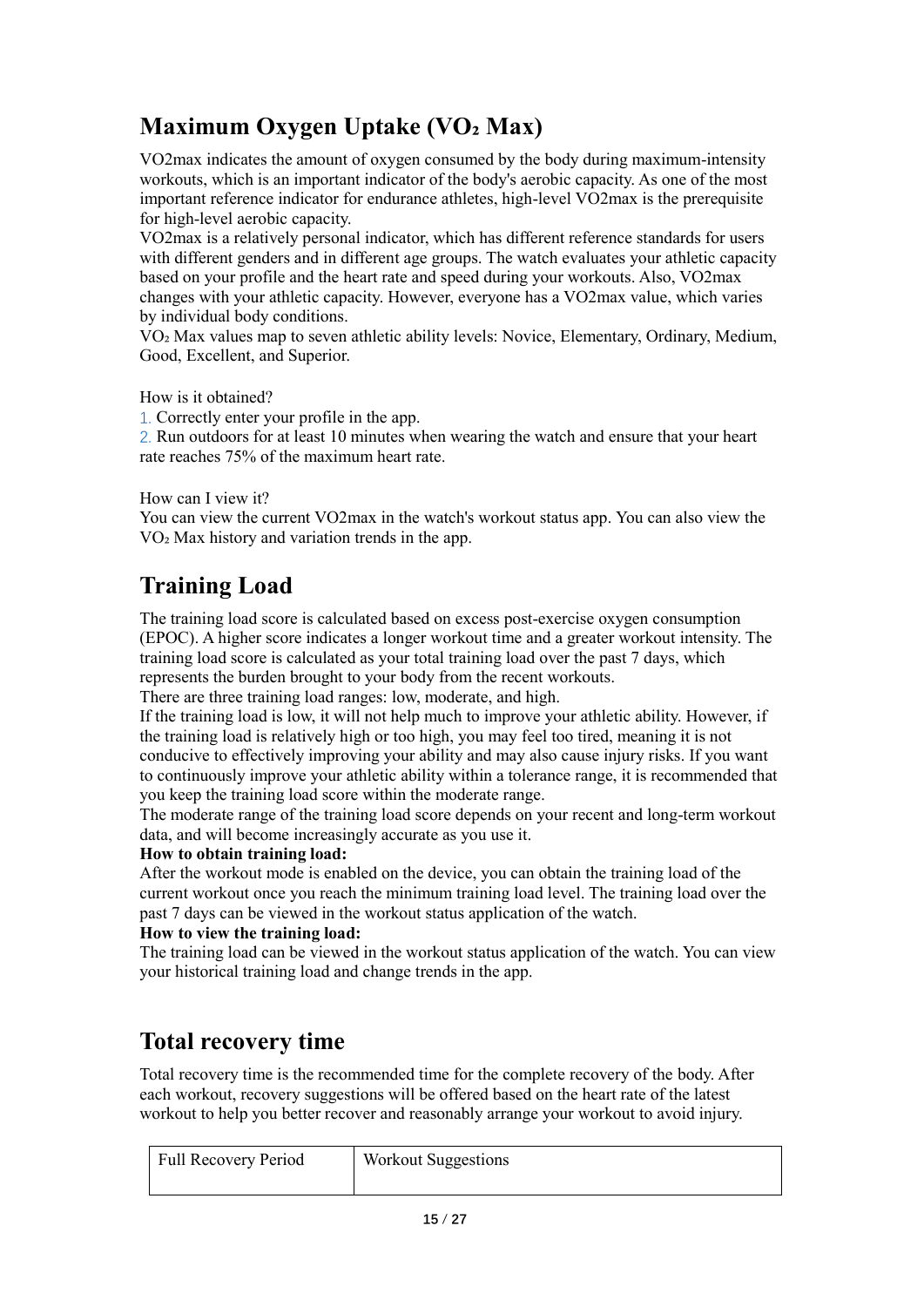| $0-18$ hours  | You have fully or nearly fully recovered, and you can do<br>slightly higher-intensity training.                                                                                                  |
|---------------|--------------------------------------------------------------------------------------------------------------------------------------------------------------------------------------------------|
| $19-35$ hours | You can train as usual and you can prepare to strengthen<br>your regimen again.                                                                                                                  |
| $36-53$ hours | Appropriately reducing the intensity of your training will<br>allow you to gain workout benefits from your last training,<br>and you should do recovery workouts to relieve physical<br>fatigue. |
| 54-96 hours   | Proper rest will allow you to get the benefits of the workout<br>from your last high-intensity training.                                                                                         |

## **Activities and health**

### **One-tap measurement**

This device supports heart rate, blood oxygen, stress, and respiration rate monitoring. You can quickly check the status of various health indicators by using the One-tap measuring feature. The measurement data will be saved under each feature's data records.

Wake up the watch, press the upper button on the watch face page to go to the app list, and swipe up or down on the screen to select and open the One-tap Measuring app, and then tap

to start measurement. Setting the One-tap measuring app as a [quick access app](https://huami.feishu.cn/docs/doccnQO9RgXVcI2g13hRElwDBCh?theme=light#icYTDc) allows you to easily perform one-tap measurements.

### **Sleep**

Sleep quality has an important impact on human health.

When you are wearing the watch while sleeping, it automatically records sleep information. The watch can record nighttime sleep and naps. Sleep time that overlaps with 0:00 - 8:00 will be recorded as night sleep, and sleep that is more than 60 minutes apart from night sleep will be recorded as naps. Sleep less than 20 minutes will not be recorded.

Wake up the watch, press the upper button on the watch face page to go to the app list, and swipe up or down on the screen to select and open the Sleep app. In the Sleep app on the watch, you can view night sleep duration, sleep stages, sleep score, and other information. Naps and other more information can be viewed after synchronizing to the app. Setting the Sleep app as a [quick access app](https://huami.feishu.cn/docs/doccnQO9RgXVcI2g13hRElwDBCh?theme=light#icYTDc) allows you to easily view the previous night's sleep status.

The following sleep settings can also be accessed in the Zepp app under Profile > Amazfit GTR 3 Pro Limited Edition > Health Monitoring.

### **Assisted Sleep Monitoring**

Open the Sleep app, swipe down to the last page, and go to sleep settings to enable assisted sleep monitoring. If the system detects that you are wearing the device during sleep, it will automatically record more sleep data, such as REM sleep stages.

### **Sleep Breathing Quality Monitoring**

Open the Sleep app, swipe down to the last page, and go to sleep settings to enable sleep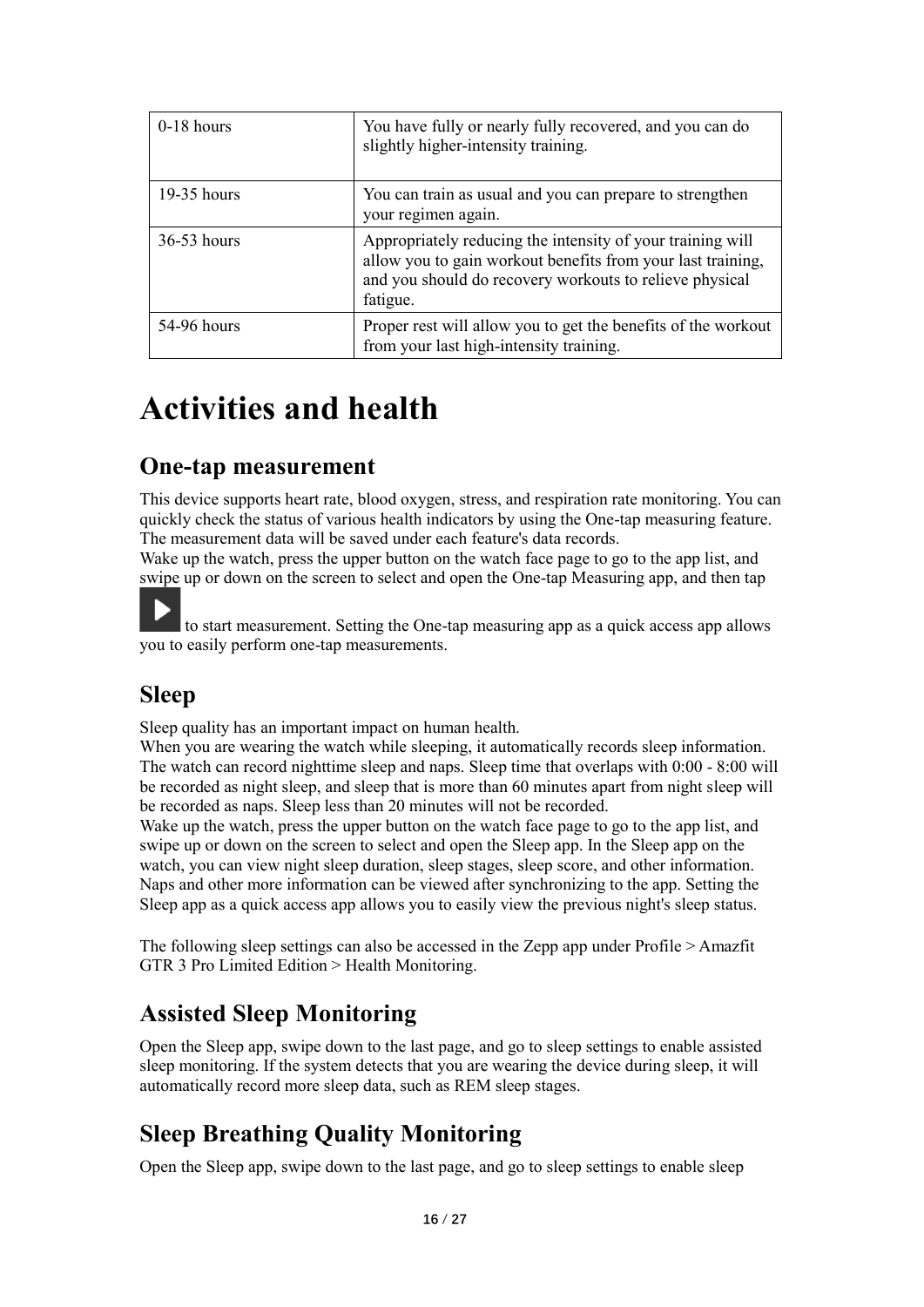breathing quality monitoring. If the system detects that you are wearing the device during sleep, it will automatically monitor your breathing quality to help you better understand your sleep status.

## **PAI**

PAI is used to measure a person's physiological activity and reflect overall physical condition. It is calculated based on a person's BMP, the intensity of daily activities, and physiological data.

Wake up the watch, press the upper button on the watch face page to go to the app list, and swipe up or down on the screen to select and open the PAI app. In the PAI app on the watch, you can view information such as your PAI score in the past seven days, today's PAI score, and advice on gaining a higher PAI score. Synchronize the data to the app to view more information. Setting the PAI app as a [quick access app](https://huami.feishu.cn/docs/doccnQO9RgXVcI2g13hRElwDBCh?theme=light#icYTDc) allows you to easily view your PAI score.

By maintaining a certain intensity of daily activities or workouts, you can obtain a PAI value. According to the results of the HUNT Fitness Study\*, maintaining a PAI above 100 helps reduce the risk of cardiovascular death and increase life expectancy. For more information,

open the Zepp app and go to  $\overline{OD}$  > PAI > PAI Q&A. \* The HUNT Fitness Study is a sub-project of the HUNT study, led by Professor Ulrik Wisloff at the School of Medicine, Norwegian University of Science and Technology. It has lasted over 35 years and involved more than 230,000 participants.

### **Heart Rate**

Heart rate is an important indicator of physical condition. Highly-frequent heart rate measurement helps capture more heart rate changes and provide a reference for a healthy lifestyle. To ensure measurement accuracy, you need to wear the watch correctly according to the tips, and ensure that the part next to your skin is clean and free of sunscreen smear. Wake up the watch, press the upper button on the watch face page to go to the app list, and swipe up or down on the screen to select and open the Heart Rate app. In the Heart Rate app on the watch, you can view your most recently measured heart rate value, all-day heart rate curve, resting heart rate, heart rate interval distribution and other information. Synchronize the data to the app to view more information. Setting the Heart Rate app as a [quick access app](https://huami.feishu.cn/docs/doccnQO9RgXVcI2g13hRElwDBCh?theme=light#icYTDc) allows you to start heart rate measurement more conveniently.

When the phone and watch are connected, the following heart rate settings can also be accessed in the Zepp app under Profile > Amazfit GTR 3 Pro Limited Edition > Health Monitoring.

### **Manual heart rate measurement**

Wake up the watch, press the upper button on the watch face page to go to the app list, and



swipe up or down on the screen to select and open the Heart Rate app, and then tap manually measure your heart rate.

### **Auto Heart Rate Monitor**

1. Open the Heart Rate app, swipe down to the last page, and go to Settings > Auto Heart Rate Monitor to adjust the monitoring frequency. The watch automatically measures your heart rate at the set frequency and records changes in heart rate throughout the day.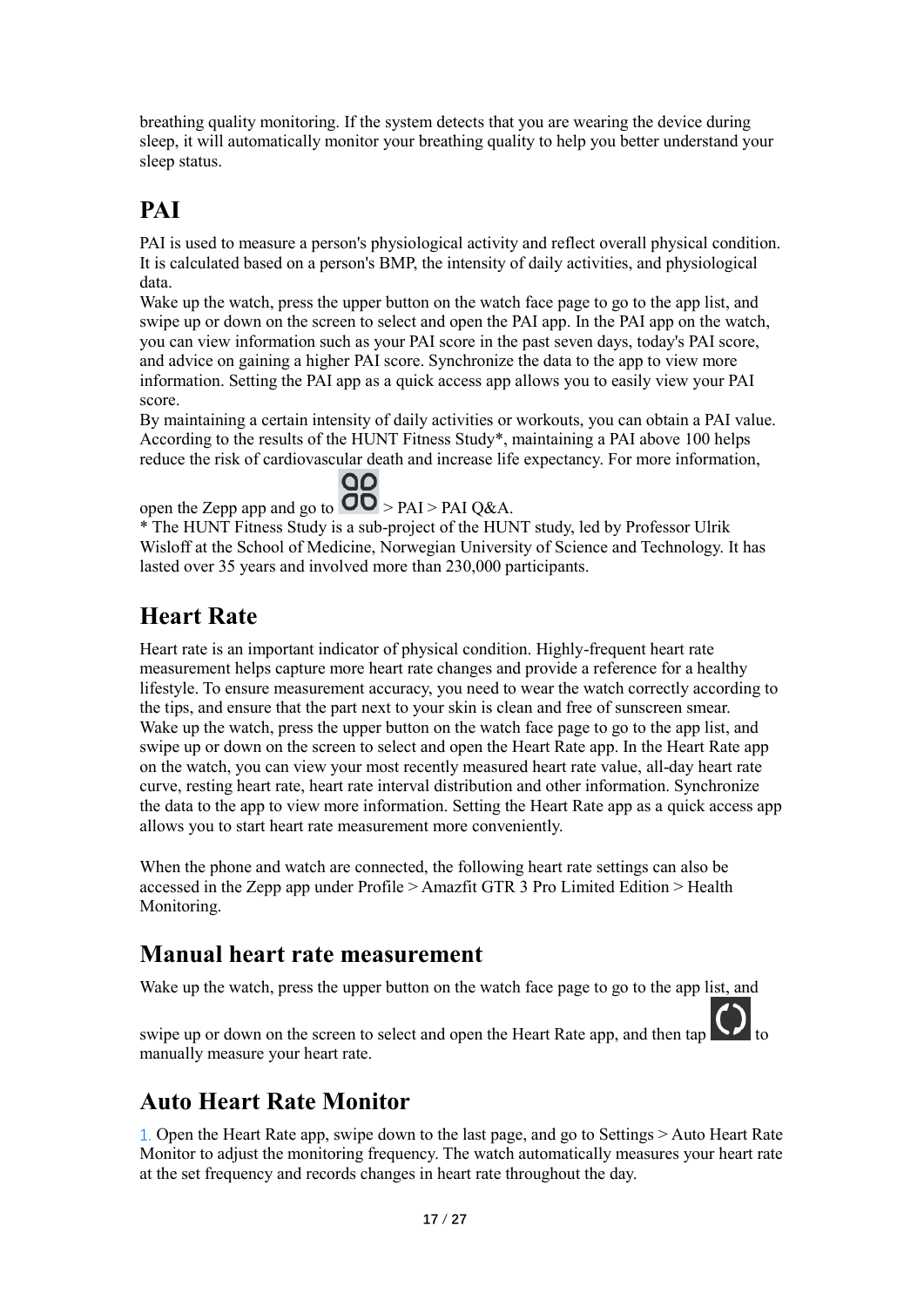2. Heart rate changes are more intense when you are working out. Enable the activity detection feature to allow the watch to automatically increase measuring frequency when it detects an activity so that more heart rate changes can be recorded.

### **Heart Rate Alert**

In a resting state (except sleep), the device will notify you if your heart rate goes above or below the limit for 10 minutes.

1. When the Auto Heart Rate Monitor frequency is set to 1 minute, the heart rate warning feature can be enabled.

2. In the settings for high and low heart rate alerts, the alert value can be adjusted or alerts can be disabled.

### **Blood Oxygen**

Blood oxygen is an important physiological indicator of respiration and circulation. Wake up the watch, press the upper button on the watch face page to go to the app list, and swipe up or down on the screen to select and open the Blood Oxygen app, where you can view your most recently measured blood oxygen value and all-day blood oxygen status. Synchronize the data to the app to view more information. Setting the Blood Oxygen app as a [quick access app](https://huami.feishu.cn/docs/doccnQO9RgXVcI2g13hRElwDBCh?theme=light#icYTDc) allows you to easily monitor your blood oxygen.

While the phone and watch are connected, the following blood oxygen settings can also be accessed in the Zepp app under Profile > Amazfit GTR 3 Pro Limited Edition > Health Monitoring.

### **Manual blood oxygen measurement**

 $Tap$  to manually measure your blood oxygen.

### **Auto Blood Oxygen Monitor**

Go to the Blood Oxygen app, swipe up and go to Settings page to enable Auto Blood Oxygen Monitor. In a resting state, the watch will automatically measure your blood oxygen and record changes in blood oxygen levels throughout the day.

### **Low Blood Oxygen Alerts**

In a resting state (except sleep), the device will notify you if your blood oxygen falls below the limit for 10 minutes.

1. After Auto Blood Oxygen Monitor is enabled, enable the Low blood oxygen alerts feature. 2. In the settings for low blood oxygen alerts, the alert value can be adjusted or alerts can be disabled.

### **Precautions for blood oxygen measurement**

1. Wear the watch a distance of one finger away from the carpal and remain still.

2. Wear the band tightly, with an appropriate sense of pressure.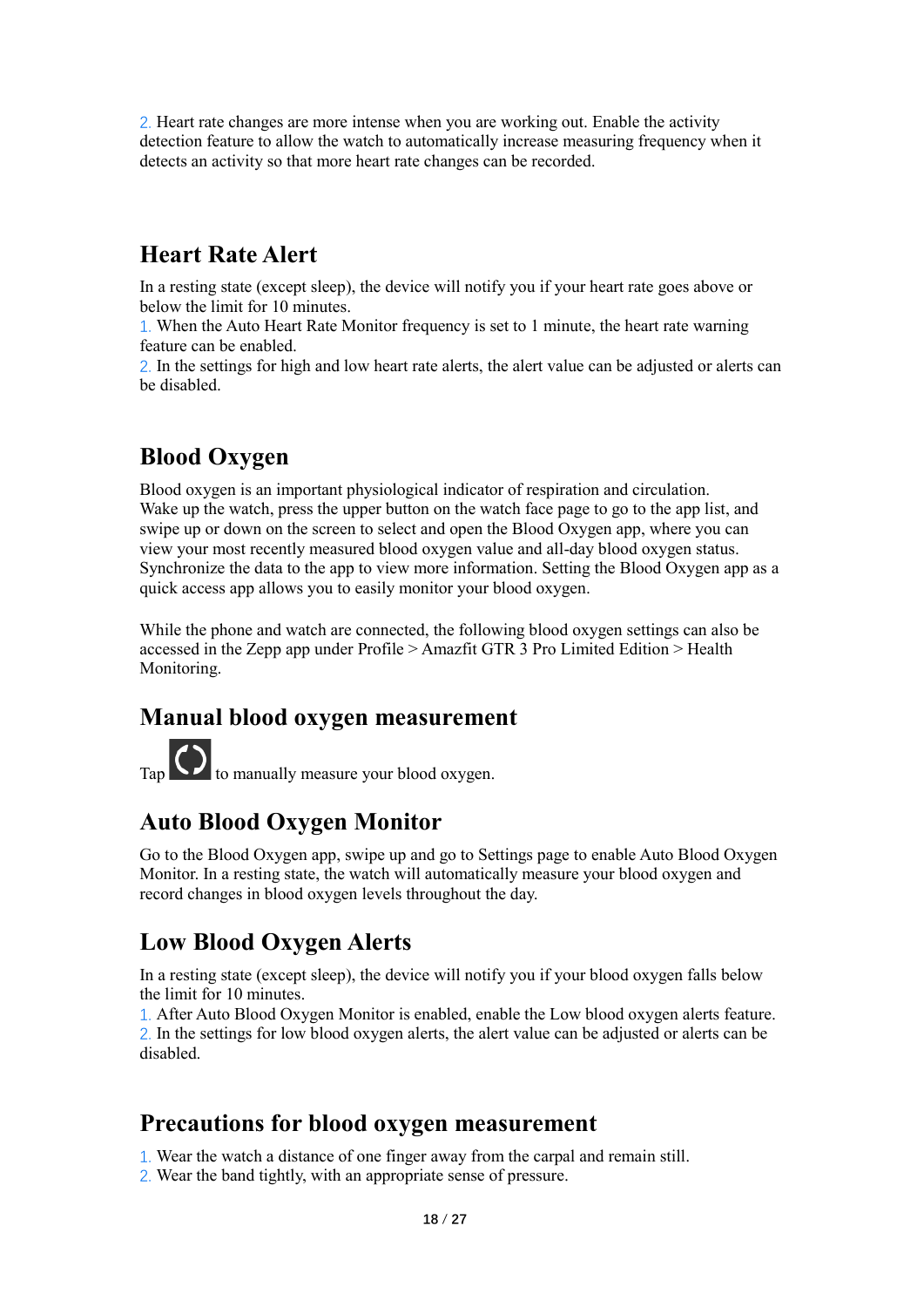3. Place your arm on a tabletop or a stationary surface, with the watch screen facing up.

4. Remain still during measurement and focus on the measurement.

5. Factors such as hair, tattoo, shaking, low temperature, and incorrect wearing of the watch may affect measurement results, and even lead to measurement failure.

6. The measurement range of the watch is 80%-100%. This feature is for reference only and should not be used as a basis for medical diagnosis. If you feel unwell, please seek medical advice.

### **Stress**

The stress index is calculated based on changes in heart rate variability. It is a reference for health status evaluation. You should rest more when the index is high.

Wake up the watch, press the upper button on the watch face page to go to the app list, and swipe up and down to select and open the Stress app. In the Stress app on the watch, you can view your most recently measured stress value, all-day stress status, stress interval distribution, and pressure status over the last seven days. Synchronize the data to the app to view more information. Setting the Stress app as a [quick access app](https://huami.feishu.cn/docs/doccnQO9RgXVcI2g13hRElwDBCh?theme=light#icYTDc) allows you to easily measure your stress.

While the phone and watch are connected, the following Stress settings can also be accessed in the Zepp app under Profile > Amazfit GTR 3 Pro Limited Edition > Health Monitoring.

### **Manual stress measurement**



In the Stress app,  $\tan \theta$  to manually measure your stress.

### **Auto Stress Monitoring**

Open the Stress app, swipe up to the last page, and go to stress settings to enable Auto Stress Monitoring. This will automatically measure the stress every five minutes to show you stress changes throughout the day.

### **Stress Relief Reminder**

In a resting state (except sleep), the device will notify you if your stress level goes above the limit for 10 minutes.

- 1. After Auto Stress Monitoring is enabled, enable the stress relief alerts feature.
- 2. In stress settings, enable Stress relief alerts, and then you can receive alerts.

### **Activity**

Maintaining a certain amount of daily activity is very important for your physical health. Wake up the watch, press the upper button on the watch face page to go to the app list, and swipe up or down to select and open the Activity app. Daily activity is composed of three main indicators, which are Activity Indicator (which can be set as steps or calories), fat burning, and standing. In Activity on the watch, you can view the all-day activity distribution chart. Setting the Activity app as a [quick access app](https://huami.feishu.cn/docs/doccnQO9RgXVcI2g13hRElwDBCh?theme=light#icYTDc) allows you to easily check the progress of your main indicators.

The watch also automatically records other activity data, including resting consumption, walking time, sitting time, Stair climbing and distance, which can be viewed in the Activity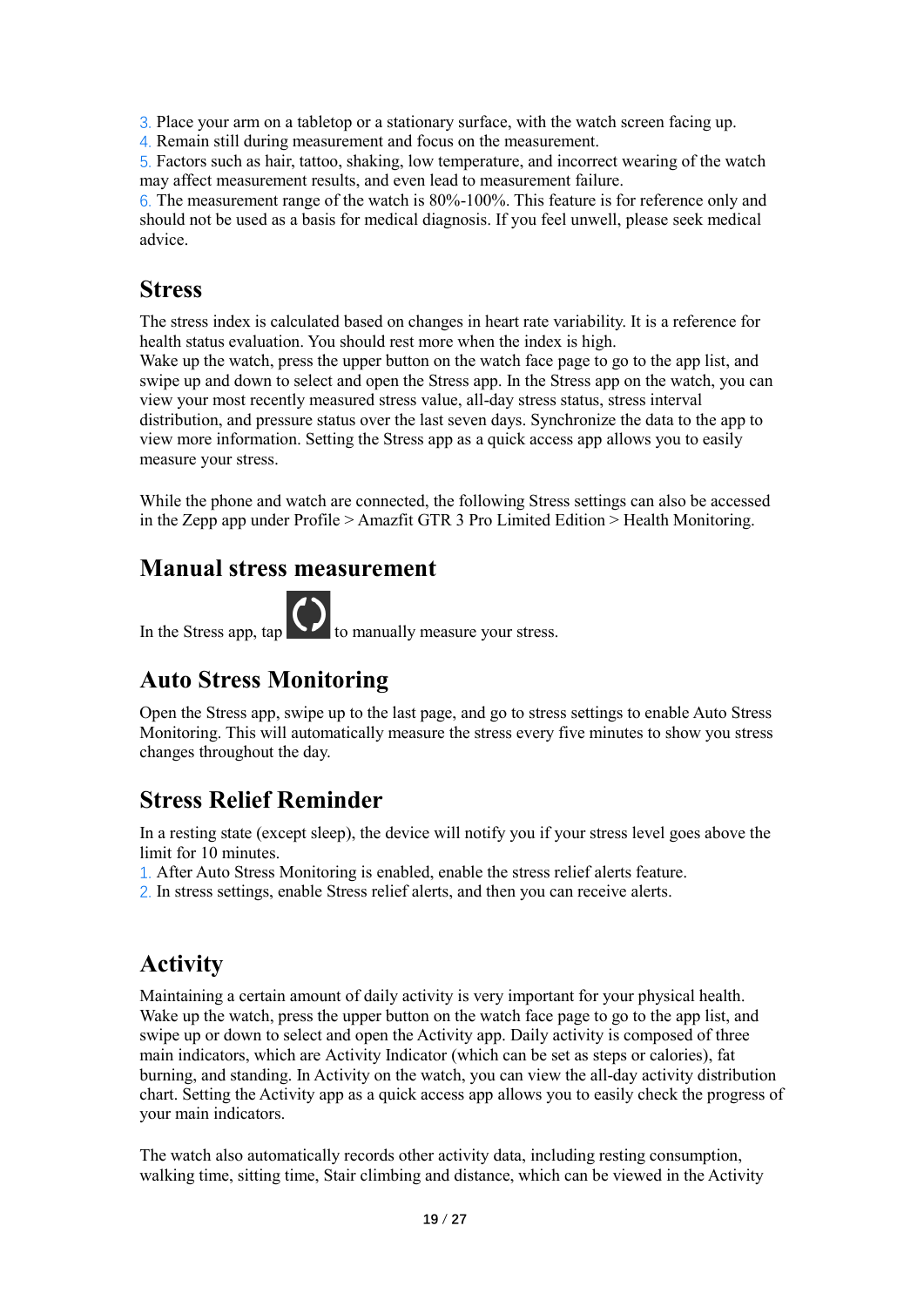app.

### **Goal notifications**

The watch displays a notification when any main indicator of daily activity reaches the set target value.

1. Open the Activity app, swipe up to the last page, and go to activity settings to enable Goal Reach Reminders. While the phone is connected, these settings can also be accessed in the Zepp app under Profile > Amazfit GTR 3 Pro Limited Edition > Notifications and reminder > Goal notifications .

2. In Activity settings, you can also set daily goals for steps and calories. While the phone is connected, these settings can also be accessed in the Zepp app under Profile > My Goals.

### **Stand Reminders**

To reduce the harm caused by remaining sedentary, the watch encourages you to move and be active every hour while you are awake. The daily goal is that you are active for 12 hours a day.

While you are awake, if no activity detected for more than one minute during the first 50 minutes of an hour, the watch will remind you to move around. When you receive a standing alert, you can still achieve the standing goal of the current hour as long as you move before the next hour arrives.

Open the Activity app, swipe up to the last page, and go to activity settings to enable Stand Reminders. While the phone is connected, these settings can also be accessed in the Zepp app under Profile > Amazfit GTR 3 Pro Limited Edition > Notifications and reminder > Stand Reminders.

### **Menstrual Cycle tracking**

Tracking the menstrual cycles helps you understand your own physiological rhythms. Wake up the watch, press the upper button on the watch face page to go to the app list, and swipe up or down on the screen to select and open the Cycle Tracking app. In the Cycle Tracking app on the watch, you can view information such as menstrual cycle records and predictions. More information can be viewed after synchronizing the data to the app. Setting the Cycle Tracking app as a [quick access app](https://huami.feishu.cn/docs/doccnQO9RgXVcI2g13hRElwDBCh?theme=light#icYTDc) allows you to easily view your menstrual cycle state and records.

Before using the Cycle Tracking app, you need to enter the start time of your most recent period, the duration of the period, and the duration of your menstrual cycle. You can also enter this data on the Zepp app and synchronize it to the watch. You can also modify these settings and data in the Zepp app when needed.

While the phone and watch are connected, the following settings can also be accessed in the

Zepp app under  $\overline{OD}$  > Cycles > Settings.

### **Manually record the menstrual cycle**

In the Cycle Tracking app,  $tan$  to manually record the menstrual cycle tracking data. 1. If you have not recorded this menstrual cycle, tap to record the start date of the current period.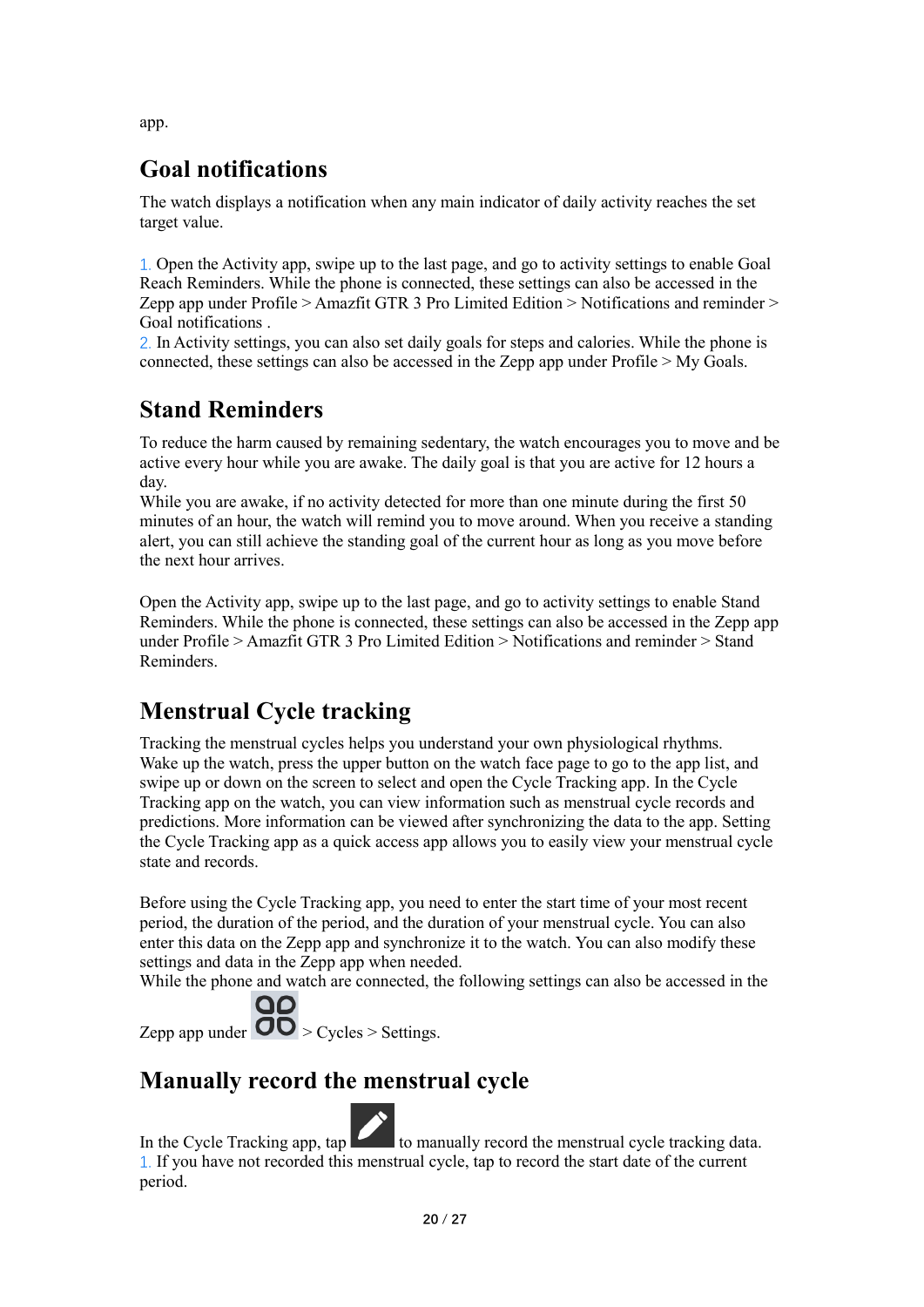2. If you have recorded this menstrual cycle, tap to record the start date of the next period. 3. If you need to extend your period after the set end time, you can tap the record again within 30 days, as the last period has not ended, or synchronize the data to the app, and then modify it.

### **Menstrual cycle prediction**

The Cycle Tracking app will intelligently predict your period, fertile period, and ovulation day based on your data. This feature is not a substitute for contraception or medical advice. Open the Cycle Tracking app, swipe down to the last page, and enter the menstrual cycle settings to start the menstrual cycle prediction.

### **Menstrual cycle reminder**

Before the start of your period, the watch will send you a notification at 9:00 PM on the set date.

1. When menstrual cycle prediction is turned on, enable the menstrual cycle reminder.

2. For the menstrual period reminder and ovulation day reminder that you set in the Cycle Tracking app, you can adjust the reminder date or disable the reminder feature.

### **Breath**

It helps you relieve stress by guiding you to breathe slowly and deeply. Wake up the watch, press the upper button on the watch face page to go to the app list, and

swipe up or down on the screen to select and open the Breath app. Tap to start breathing relaxation. Setting the Breath app as a [quick access app](https://huami.feishu.cn/docs/doccnQO9RgXVcI2g13hRElwDBCh?theme=light#icYTDc) allows you to easily start breathing relaxation.

## **Voice feature**

### **Offline voice**

1. Offline voice allows you to control most of watch features even though the watch and phone are disconnected.

Offline voice wake-up mode:

Go to Settings > Preferences > Offline Voice Control > Wake-up Mode.

1. Respond within 5 seconds after you turn your wrist.

- 2. Respond within 5 seconds after the screen lights on.
- 3. Respond during screen light-up.

2. Select Respond in 5 seconds after you turn your wrist and Respond in 5 seconds after the screen lights on to enable offline voice. After turning your wrist or lighting the screen, the

recognizing offline voice icon appears. Then you can run offline voice commands to use a specific feature.

3. If you select Respond during screen light-up, you can use offline voice commands directly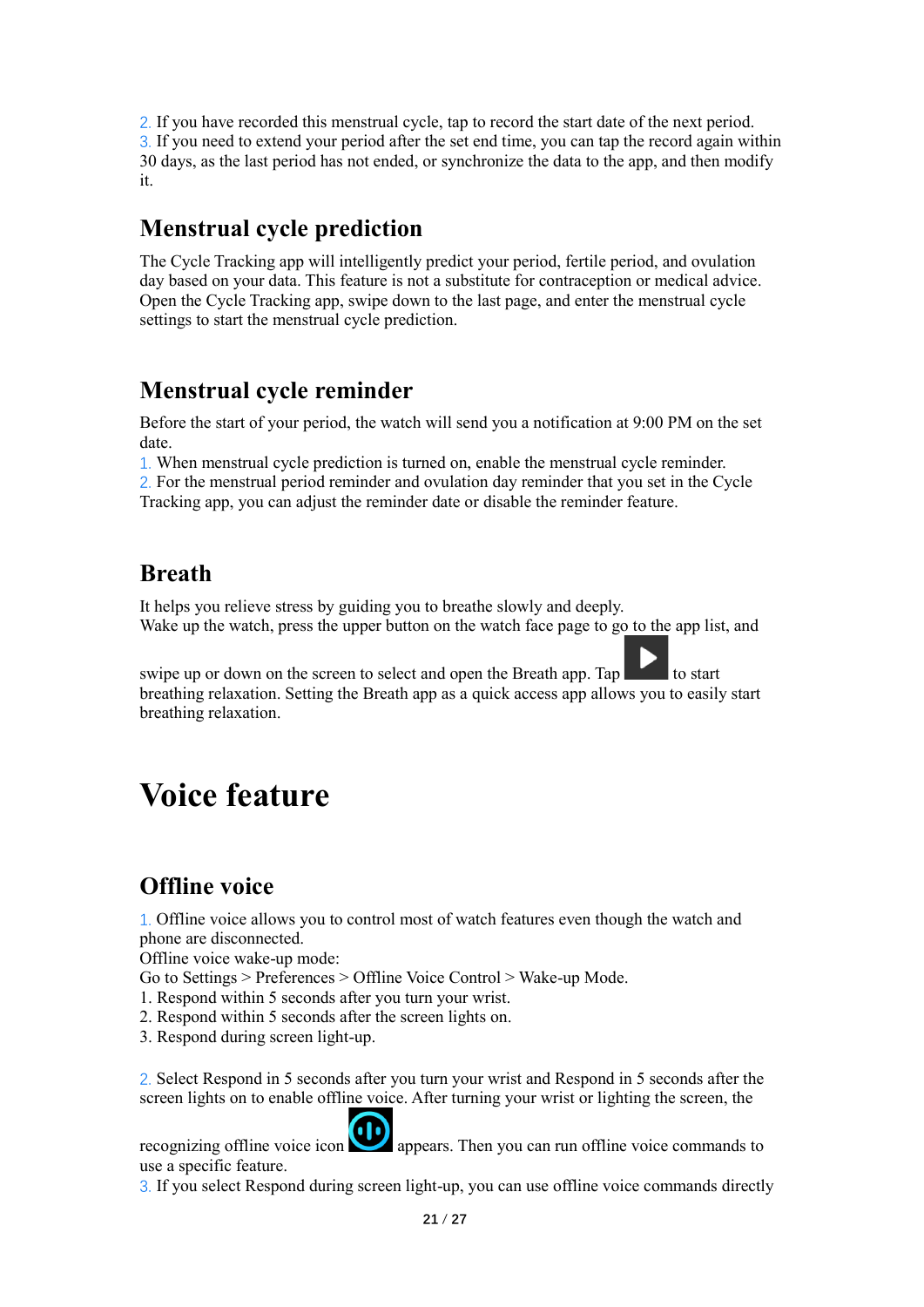before the recognizing offline voice icon appears.

4. Offline voice (overseas version) supports 4 languages: Simplified Chinese, English, German, and Spanish. Go to Settings > Preferences > Offline Language Control > Offline Voice Language to modify the language.

5. Offline voice commands:

Go to Settings > Preferences > Offline Voice Control > View All Voice Commands to see all offline voice commands the watch supports.

You can directly say "Open + application name", such as: "Open Heart rate", "Open Stress", "Open Blood Oxygen", "Open Temperature", and more.

When the watch is playing music, you can say "Start playing", "Pause playing", "Play previous song, "Play next song", "Repeat song", and more.

When you want to work out, you can say "Start walking", "Start outdoor running", "Start outdoor cycling", "Start climbing", and more.

When you want to set an alarm or timer, you can say "Alarm at 8 o'clock" or "Timer 1 minute".

### **Alexa**

1. With your watch connected to your phone, start the Zepp app, choose Profile > Add accounts > Amazon Alexa, and log in to the Amazon account to authorize Alexa. After successful authorization, you can start Alexa by pressing and holding the upper button for one second, or using the shortcut card.

2. Zepp accounts registered in the following countries and regions can use Alexa: United States, United Kingdom, Ireland, New Zealand, Canada, Germany, Austria, India, Japan, Australia, France, Italy, Spain, Mexico, Brazil.

3. Alexa supports 14 languages: Canadian French, Canadian English, Indian English, Mexican Spanish, Brazilian Portuguese, German, Italian, Japanese, France French, Australian English, American Spanish, American English, British English, and Spain Spanish. Go to Settings > Preferences > Alexa Language to modify the language.

4. Alexa support skills include **Smart home** 

#### **commands,Weather,Alarm,Timer,Reminder,Jokes,Lists,**

**Search, Translation,** and so on. When "Listening" displays, try saying:

**Ask the time:** "What time is it?"

**Check dates:** "Alexa, when is [holiday] this year?" or " What is the date?"

**Check weather:** "Alexa, what's the weather like?" or "Alexa, will it rain today?" or "Alexa, will I need an umbrella today?" or "What is the weather in Seattle today?"

**Set an alarm:**"Alexa, set an alarm for 7 a.m." or "Alexa, wake me up at 7 in the morning." **Cancel an alarm:** "Alexa, cancel my alarm for 2 p.m."

**Set an timer:**"Alexa, timer" or "Alexa, set a timer for 15 minutes." or "Alexa, set a pizza timer for 20 minutes."

**Create a reminder:** "Alexa, reminder" or "Alexa, remind me to check the oven in 5 minutes."

**Ask the joke:**" Alexa tell me a joke."

**Create a shopping list:** "Alexa, add eggs to my shopping list" or "Alexa, I need to buy laundry detergent."

**Check your shopping list:**"What is on my shopping list?"

**Create a to-do list:** "Go swimming to my to-do list."

**Check your to-do list:** "What's on my to-do list?"

**Check calendar events:** "Alexa, what's on my calendar for tomorrow?"

**Ask a general question**: "Alexa, how tall is Yao Ming?" or "Alexa who is Steve Jobs." **Translation:**"Alexa how do you say Hello in French."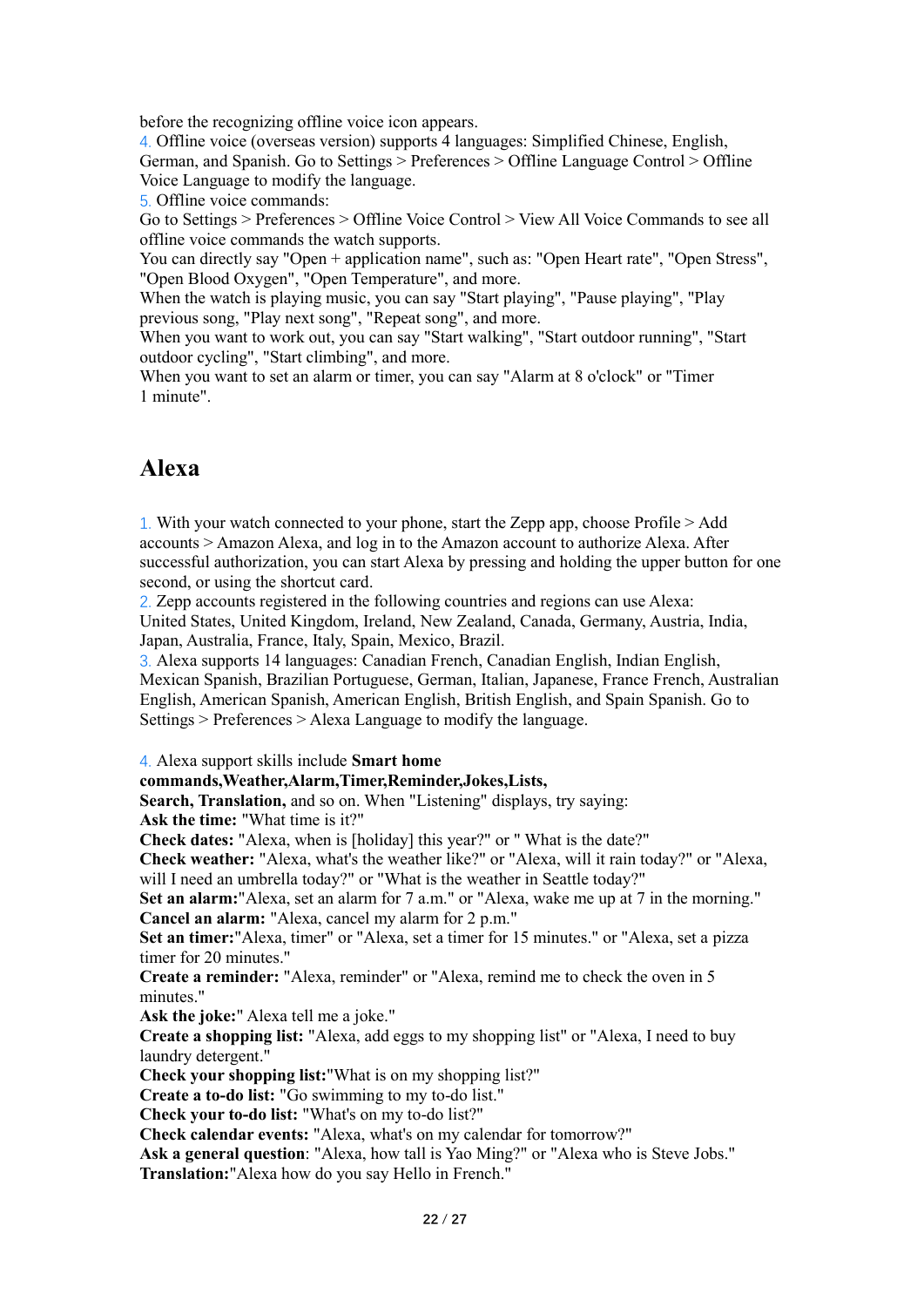**choose between female- and male-sounding voices**: "Alexa, change your voice"

## **Multimedia feature**

### **Local music playback**

Support playing the local music stored in the watch through the watch speaker or connect to the Bluetooth audio headset/stereo.

1. Add songs: Open the Zepp app and go to Profile > Amazfit GTR 3 Pro Limited Edition > Music. On the Music page, select .mp3 music files to transfer from your phone to the watch. After completing the transfer, you can play music on the watch.

Note: To transfer files, you need to connect to the watch's hotspot. While connected to the hotspot, the phone cannot connect to other networks. After the file transfer is completed, the watch will turn off the hotspot, and the phone will automatically connect to the previous network.

The Music page displays the name and composer of a song. On this page, you can play the previous song, play the next song, pause, change the playback mode, and adjust the volume. Tap "+" to add songs to My Favorites.

3. On the Music home page, swipe up to the second Music page to switch the music mode, view the playlist, connect to Bluetooth audio devices, and more.

### **Music control**

Keep the watch connected with your phone. When playing music on your phone, you can start or pause the music, switch to the previous or next song, and perform other operations on the music app of your watch.

Modifying settings on an Android phone:

Keep your watch connected to your phone. Start the Zepp app, go to Profile > Amazfit GTR 3 Pro Limited Edition > Notification and reminder>App alerts . On the page that appears, tap the

"Access to read notifications not enabled" message to go to the Notification Settings page, and grant notification permission to the Zepp app. If this message is not displayed, the permission has been granted.

Note:

To enable this feature on an Android phone, you need to add the Zepp app to the allowlist or auto-run list in the phone's background so that the app always runs in the background. If the Zepp app is terminated by the phone's background process, the watch will be disconnected from your phone and you will be unable to control music playback.

### **Voice memos**

They watch can record, play recordings, manage recording files, and store files locally or transfer them to the phone.

1. Tap the red Record button on the Voice Memos homepage to start recording, and tap the Stop button while recording to end it and save the recording file.

2.On the bottom of the Voice Memos homepage, tap the "three bars" menu button to enter the recording list page, where you can play and delete the recording files.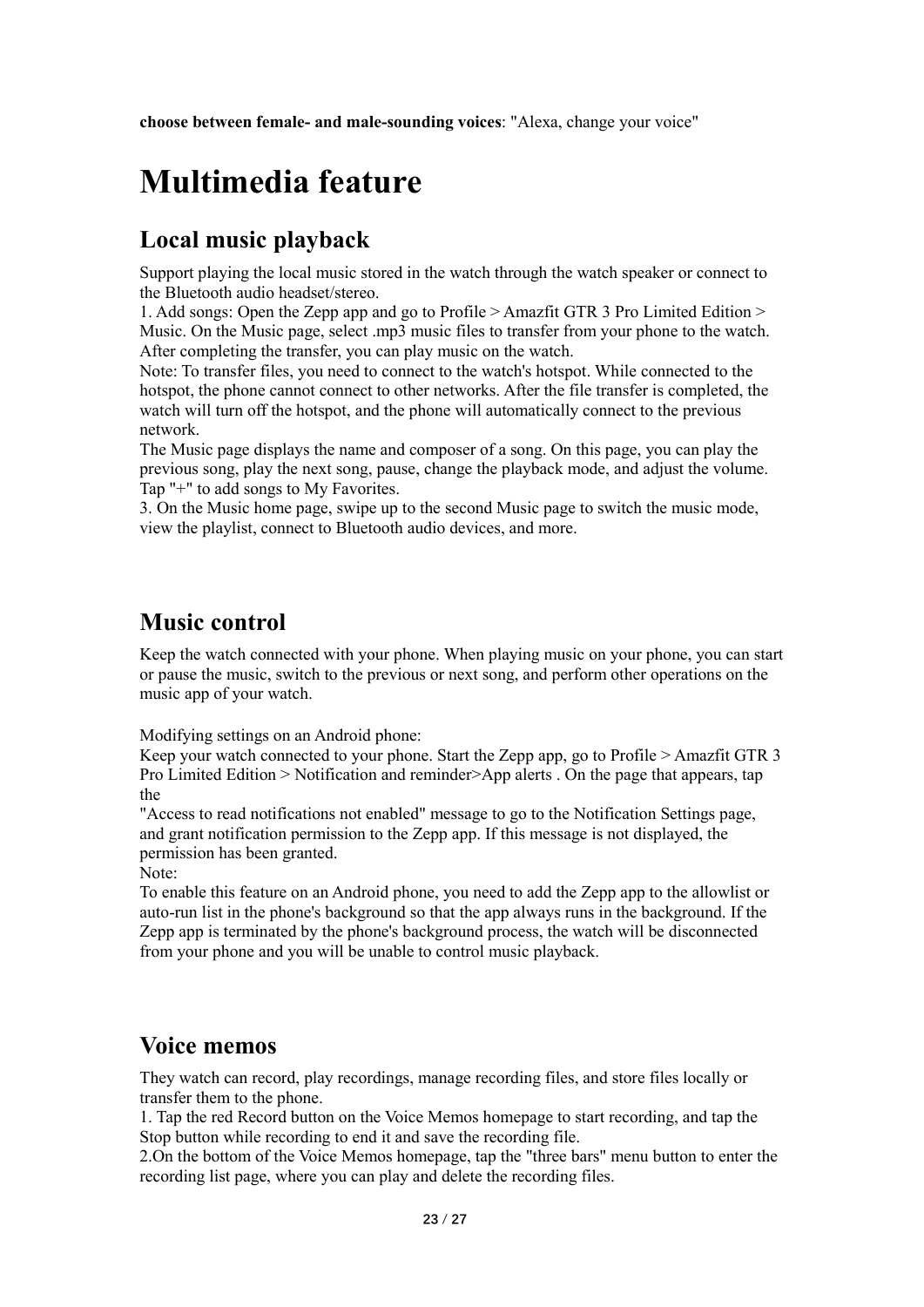3. With the watch connected to the phone, open the Zepp app, go to Profile > Amazfit GTR 3 Pro Limited Edition > Voice Memos, and select the recording file to transfer to the phone. After the transfer is completed, you can play the recording on the phone.

Note: To transfer files, you need to connect to the watch's hotspot. While connected to the hotspot, the phone cannot connect to other networks. After the file transfer is completed, the watch will turn off the hotspot, and the phone will automatically connect to the previous network.

## **Watch apps**

Apps refer to watch features that can be used separately, such as workouts, heart rate, and weather.

Wake up the watch, press the upper button to go to the app list, swipe up or down on the screen to browse the app list, and tap an app to start it.

### **Alarm**

You can add alarms in the Zepp app and on the watch. Up to 10 alarms can be added. Alarm supports repeat wake-up and smart wake-up. When Smart alarm is enabled, the watch will calculate the best time to wake you from light sleep within 30 minutes before the set time. The watch will remind you when the set alarm time arrives, and you can choose to turn it off or reminder you later. If you choose Remind Me Later, the watch will remind you after 10 minutes. You can only use this feature 5 times per alarm. If you have not performed any operation, the watch reminds you later by default.

### **Calendar**

Keep the watch connected to your phone, open the Zepp app, and go to Profile > Amazfit GTR 3 Pro Limited Edition > App settings > Calendar , where you can create or edit an event. You can also synchronize up to 200 events for today and the next 30 days to the watch. At the same time, the Zepp app will read events from the system calendar of the phone and synchronize them to the app's event list, but app events cannot be synchronized to the system calendar of the phone.

When you tap the calendar on the watch to go to the event list, it will display the events for today and the next 30 days. When the specified time arrives, an event reminder will pop up on the watch, which you can choose to turn it off or remind you later. If you choose Remind Me Later, the watch will remind you after 10 minutes.

### **To-Do List**

While the watch and phone are connected, open the Zepp app, tap Profile > Amazfit GTR 3 Pro Limited Edition > App settings > To-Do List , and you can create or edit to-dos and set a reminder time or repetition for to-dos. Up to 60 to-dos can be added.

When the specified reminder time arrives, the to-do reminder will pop up on the watch, after which you can perform operations such as Done, Remind me in 1 hour, Remind me later, and Ignore.

### **Pomodoro Tracker**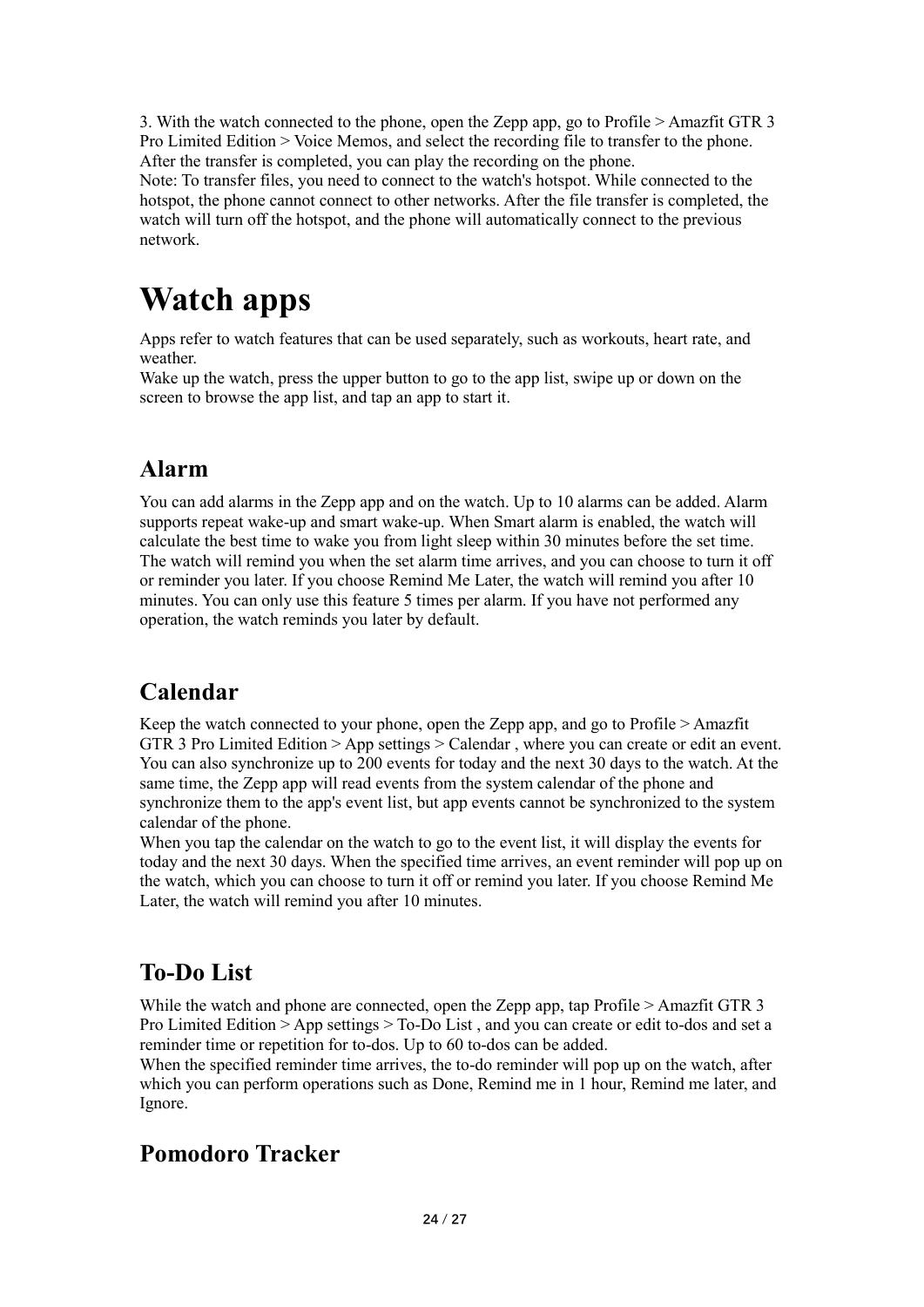The Pomodoro Tracker app allows you to manage time scientifically and set the concentration time in a cycle. This allows you to strike a balance between your work and breaks with minimum interruptions and make time management more intuitive and effective. By default, each work period lasts 25 minutes and is followed by a 5-minute break. You can create the custom work time and break time. During the work time, the watch will automatically enter the DND mode.

### **World clock**

In Profile > Amazfit GTR 3 Pro Limited Edition > App settings > World clock , you can add clocks of different cities in the Zepp app, and then synchronize them to the watch to view the time in those cities in real time. Up to 20 different cities can be added. At the same time, the watch provides some default cities, so that you can quickly add cities to the world clock list on the watch.

### **Stopwatch**

The stopwatch can time up to 23 hours, 59 minutes, and 59 seconds with an accuracy of 0.01 seconds. The watch can count up to 99 times during the timing. While counting, the time difference between the current and last counts is also recorded.

### **Countdown**

The Countdown app provides 8 shortcuts for quick setup. Also, you can manually set a timer with a maximum time of 23 hours, 59 minutes and 59 seconds. The watch will remind you when the timer ends.

### **Camera Remote**

When the phone's camera is turned on, you can take pictures remotely using the watch. If you use an iPhone, you need to pair the watch with the phone's Bluetooth before use. If it is an Android device, in the Zepp app, go to Profile > Amazfit GTR 3 Pro Limited Edition > Lab > Camera Settings and complete the settings as instructed.

### **Weather**

In the Weather app, you can view the following:

• Today's weather (including temperature, temperature curve, weather conditions, wind force, and humidity).

• Air quality (only applicable to cities in China).

• Daily life index, including outdoor workouts index, UV index, pollen allergy index (only applicable to cities in China), fishing index (cities outside China), and car wash index.

• Weather forecast for the next 5 days.

The weather data needs to be synchronized through the mobile network. Therefore, you need to keep the watch connected to your phone to keep weather information up to date.

• You can add locations (up to 5) and temperature units (Celsius/Fahrenheit) in the Zepp app, and enable/disable weather reminders.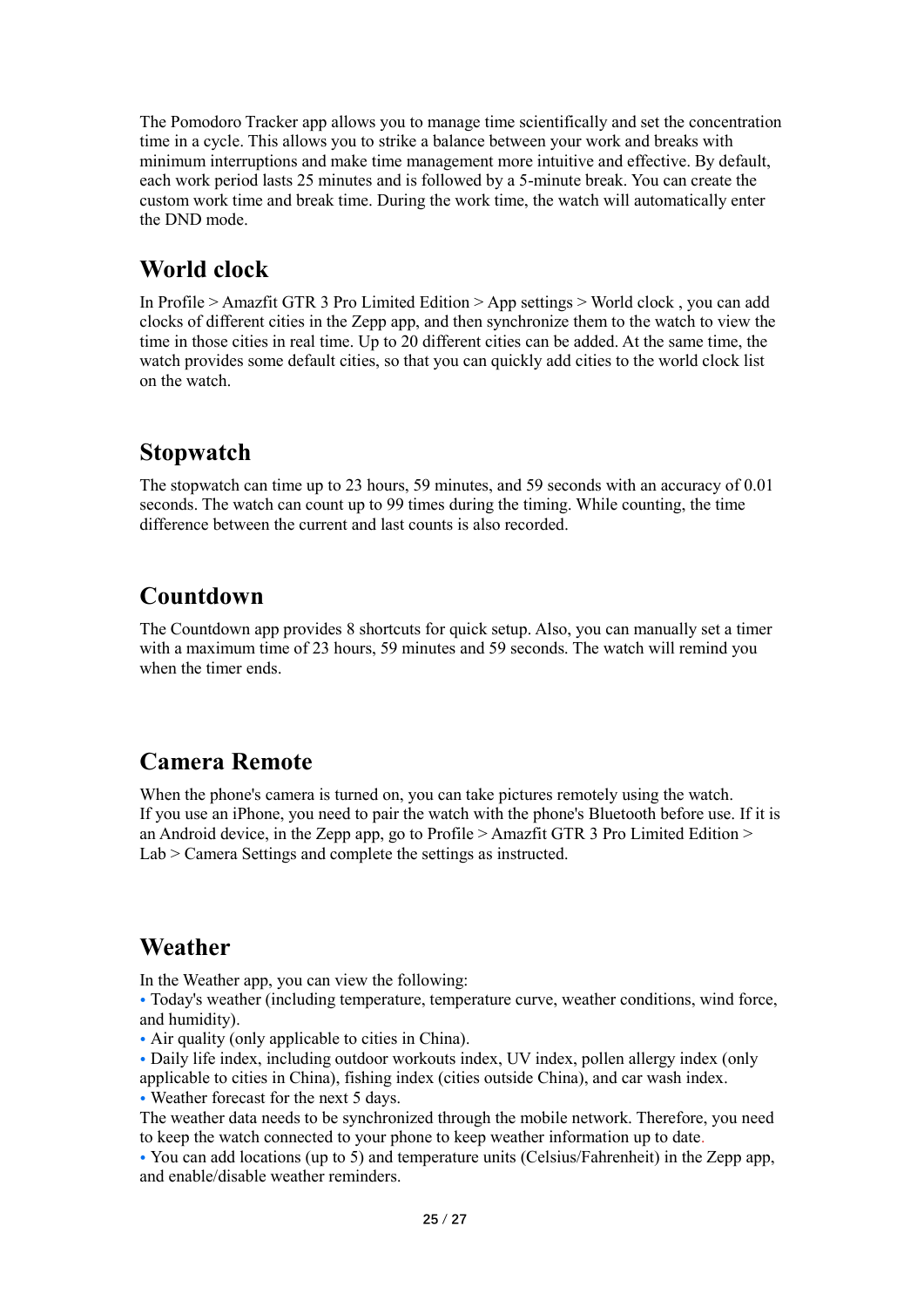• You can view the locations that have been added on the watch.

### **Sun & moon**

In the Sun & Moon app, you can view the following:

• Sunrise and sunset time.

- Tap the reminder button on the page to enable/disable the sunrise/sunset reminder.
- Moonrise and moonset time, and moon phase.
- For tides, you can view hourly tidal data in coastal and port areas.

### **Compass**

You may need to calibrate the watch depending on surrounding magnetic field interference. In the Compass app, rotate the ball to complete calibration as prompted.

After the compass calibration is completed, the bearing and angle pointed to by the current 12 o'clock direction on the dial will be displayed.

Tap the button on the screen to lock the current 12 o'clock position. Then when you change the direction, the interface will display the angle between the new 12 o'clock direction and the previous 12 o'clock direction

### **Barometer**

In the Barometer app, you can view the following:

• Air Pressure Page

Displays the current barometric pressure of your current location and the pressure curve over the last 4 hours.

You can enable the storm alert feature and set a threshold value on the pressure page. Once enabled, the system will alert you when a sudden change in air pressure is detected and severe weather occurs.

• Altitude Page

Current altitude value of your current location and the altitude curve over the last 4 hours. Support calibration through manual elevation input and positioning.

### **Temperature**

The built-in watch sensor measures the real-time temperature of the contact position. For the most accurate temperature measurement, make sure the bottom shell of the watch is fully in contact with the object to measure for more than 10 minutes. When worn on the wrist, the watch measures skin temperature, which is impacted by environmental and other factors. It is not the same as the axillary temperature. Open the Zepp app and modify the temperature unit in Profile > Settings > Unit.

### **App installation and uninstallation**

You can download and install more apps in the app store.

1. Installing an app: With the watch and phone connected, in the Zepp app, go to Profile > Amazfit GTR 3 Pro Limited Edition > App settings>More>Go to store>App store, select a target app to download and install it, or update an installed app to the latest version.

2. Uninstalling an app: With the watch and phone connected, in the Zepp app, go to Profile > Amazfit GTR 3 Pro Limited Edition > App settings>More>Go to store>App store, tap the